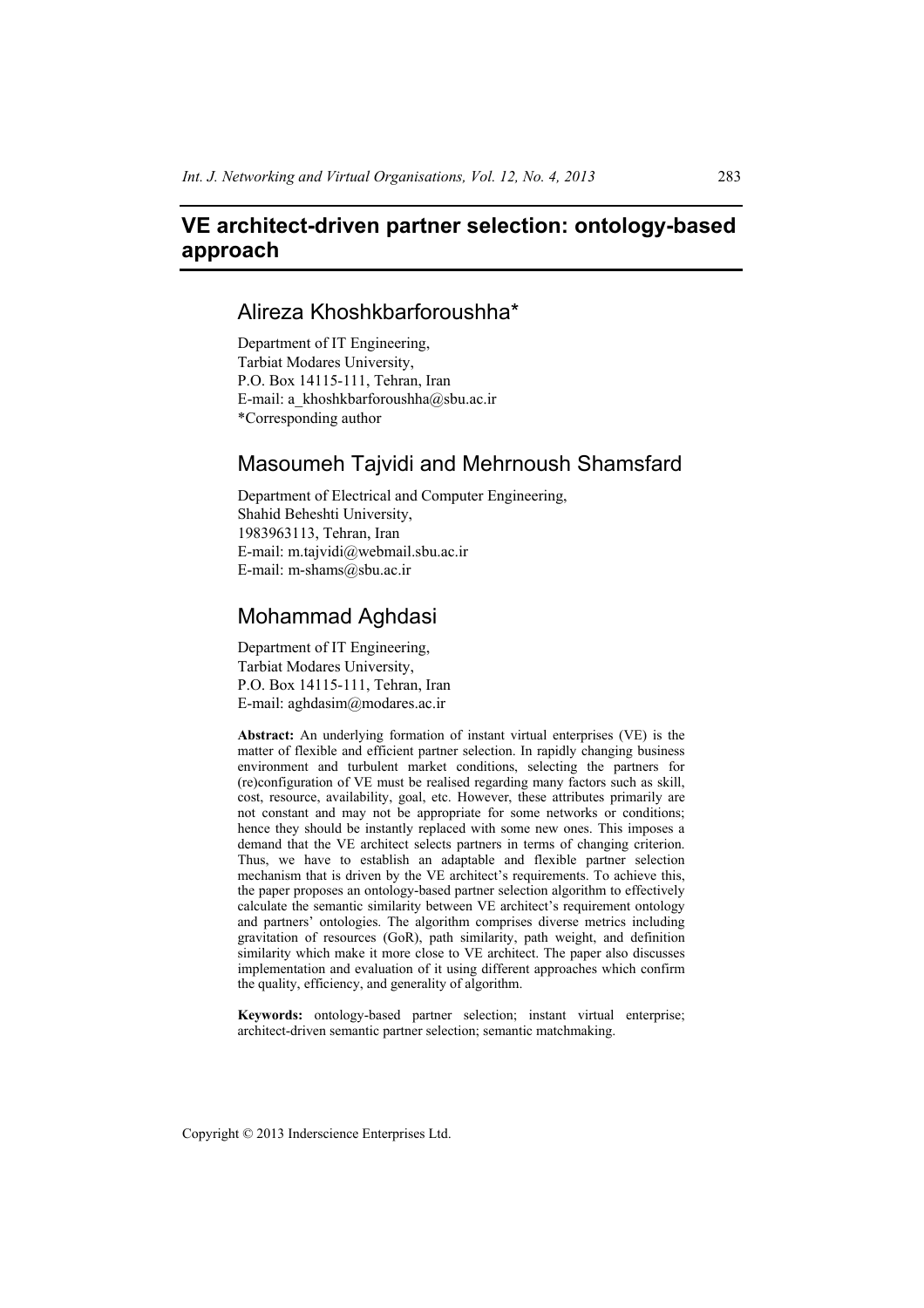**Reference** to this paper should be made as follows: Khoshkbarforoushha, A., Tajvidi, M., Shamsfard, M. and Aghdasi, M. (2013) 'VE architect-driven partner selection: ontology-based approach', *Int. J. Networking and Virtual Organisations*, Vol. 12, No. 4, pp.283–309.

**Biographical notes:** Alireza Khoshkbarforoushha received his MSc in Information Technology Engineering from Tarbiat Modares University, Tehran, Iran. He is a member of Automated Software Engineering Research (ASER) Group and Service-Oriented Enterprise Architecture (SOEA) Lab at Shahid Beheshti University. His research interests include cloud computing, big data analytics, and service-oriented computing.

Masoumeh Tajvidi received her MSc in Computer Software Engineering from Shahid Beheshti University. She is a member of Service-Oriented Enterprise Architecture (SOEA) Lab at Shahid Beheshti University. Her research interests include cloud and service-oriented computing.

Mehrnoush Shamsfard received her BSc and MSc both on Computer Software Engineering from Sharif University of Technology, Tehran, Iran. She received her PhD in Computer Engineering-Artificial Intelligence from AmirKabir University of Technology in 2003. She has been an Assistant Professor at Shahid Beheshti University from 2004. She is the Head of NLP Research Laboratory of Electrical and Computer Engineering Faculty. Her main fields of interest are natural language processing, ontology engineering, text mining, and semantic web.

Mohammad Aghdasi is an Associate Professor of the Department of Information Technology Engineering at Tarbiat Modares University, Tehran, Iran. He received his BSc in Engineering from Sharif University of Technology, Tehran, Iran, in 1981, MSc in Management Engineering from University of Electro-Communication, Japan, in 1986, and his PhD in Management Science Engineering from University of Tsukuba Institute of Socio-Economic Planning, Japan, in 1989. His current research interests include business process management and business process reengineering.

#### **1 Introduction**

An underlying formation of instant virtual enterprises (VE) is the matter of efficient, quick, and flexible partner selection. In rapidly changing business environment and turbulent market condition, brokerage and partners search is an important activity in the creation phase of a virtual enterprise, where the most adequate consortium of enterprises should be selected to respond to a given business opportunity.

Partner search can be based on a number of different information sources, being private, public, or independent (Camarinha-Matos et al., 2003). But even when this information source is available, for some business opportunities it might be necessary to look for new partners when new skills or more resources are necessary (Camarinha-Matos et al., 2000). Moreover, during the operation of a VE it might be necessary to replace some partners or change the roles of some others (Camarinha-Matos et al., 2003). In dynamic or instant VE, partner selection is the responsibility of a leader who is one of the enterprise members while forming a VE (Chen, 2008). We call him VE architect.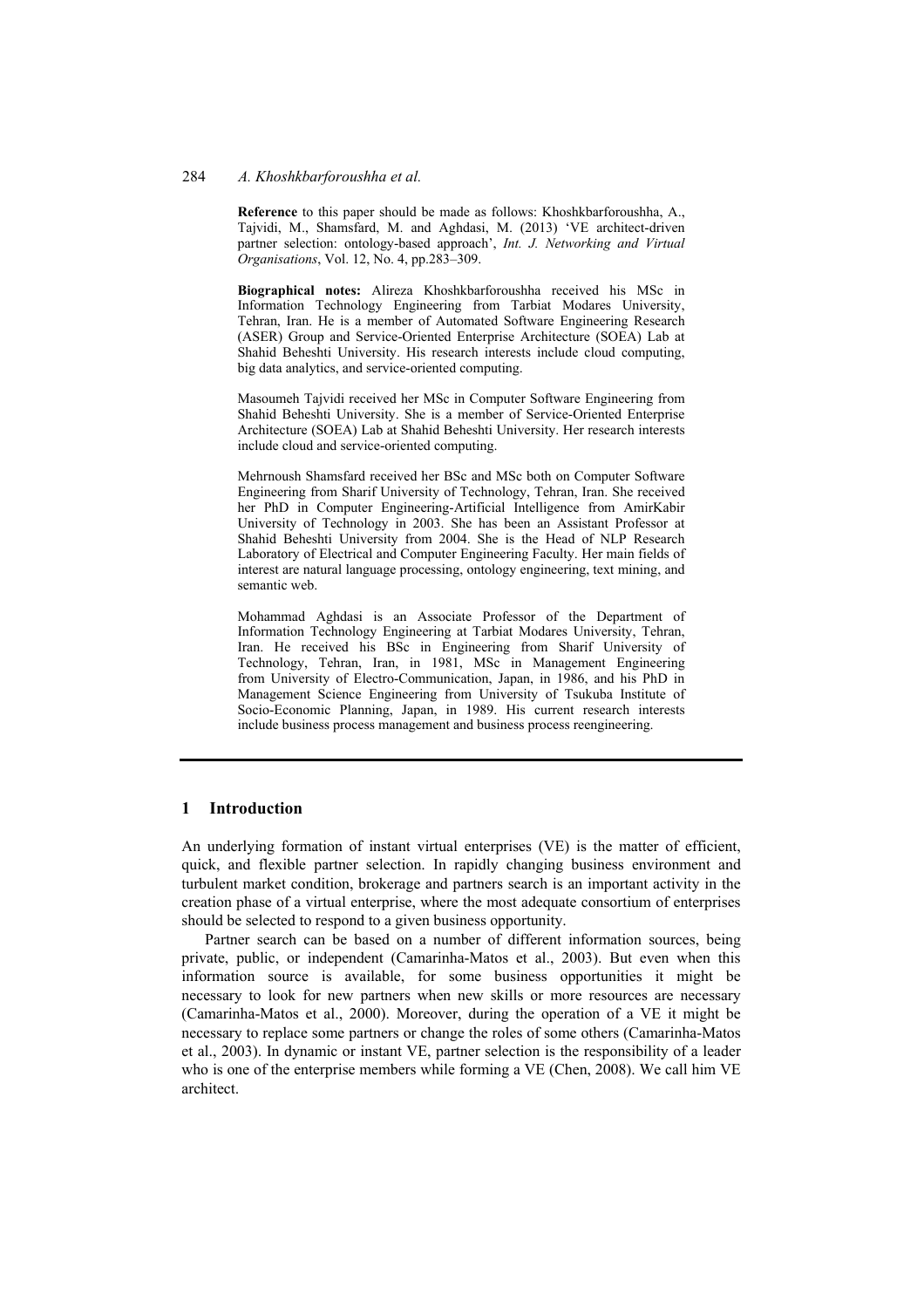#### *VE architect-driven partner selection* 285

In selecting the partners for the (re)configuration of virtual enterprise, scholars (Petersen and Divitini, 2002; Rocha and Oliveira, 1999; Wu and Su, 2005) enumerate many factors such as skill, cost, resource, availability, goal, etc., that should be taken into account. However, these attributes primarily are not constant and may not be appropriate for some networks or conditions; hence they should be instantly replaced with some new factors. Plisson et al. (2007) emphasise that one of the most important characteristics that changes from one network to another is a set of partners' competencies, representing the ability of the network (or its subset) to participate in particular types of projects and to perform specific tasks. This imposes a requirement that the VE architect selects partners in terms of changing criterion. Thus, we have to establish an adaptable and flexible partner selection mechanism that driven by the VE architect requirements. In this regard, Grefen et al. (2009) stress the importance of automated tools that help VE architect to determine appropriate members for creation of an instant VE. In a similar way, some years later authors of Camarinha-Matos and Afsarmanesh (2003) emphasised that lack of appropriate support tools for partner search and selection as one of the obstacles in the early phase of instant VE planning and creation.

To meet the above-mentioned demand, this article proposes an ontology-based partner selection algorithm and related tools and techniques to effectively select the most appropriate partners within a network. The proposed algorithm is, indeed, a semantic matchmaking method, since it can play a vital and effective role in partner selection in VE (Camarinha-Matos and Afsarmanesh, 2003; Huang et al., 2007; Wang et al., 2008).

The proposed partner selection algorithm identifies the best partner through semantic similarity measurement between VE architect's requirement ontology and partners' ontologies. Requirement ontology is the representation of a request using ontology languages that capture consensual knowledge of requirements in a formal way. Indeed, it specifies the expected competencies of desired partner.

To be more specific, after taking VE architect's requirements (using business rule language) and translating them into corresponding ontology (the translation techniques and mechanism has thoroughly been discussed in Khoshkbarforoushha and Aghdasi (2009), the algorithm tries to find the partner that its ontology match with the expressed requirement. Therefore, there is a key assumption in the proposed approach that is every partner in the network defines and organises relevant knowledge about activities, processes, organisations, skills, competencies, etc., using OWL-DL (W3C: OWL Web Ontology Language Overview, 2009) ontology language. In reality, such an assumption is trivial, since in the last decades many projects aimed at creating ontologies concerning the domain of VE including Collaborative Network Organization (The CNO Ontology, 2009) ontology, TOronto Virtual Enterprise ontology (TOVE) (Fox, 1992).

The rest of the paper is organised as follows. Section 2 presents a practical scenario which exhibit the motivation of our work. Section 3 explores the related work in both semantic matchmaking and ontology-based partner selection algorithms. We present the algorithm framework and its related phases and metrics in Section 4. We also put the developed algorithm to the preliminary test by applying it to a case from the automotive industry. In Section 5, firstly we discuss the proof-of-concept prototype system that supports the approach. Secondly, the algorithm is evaluated using two different approaches, and finally, we investigate its time complexity and performance. We next sum up the discussion in Section 6 and provide some conclusions in Section 7.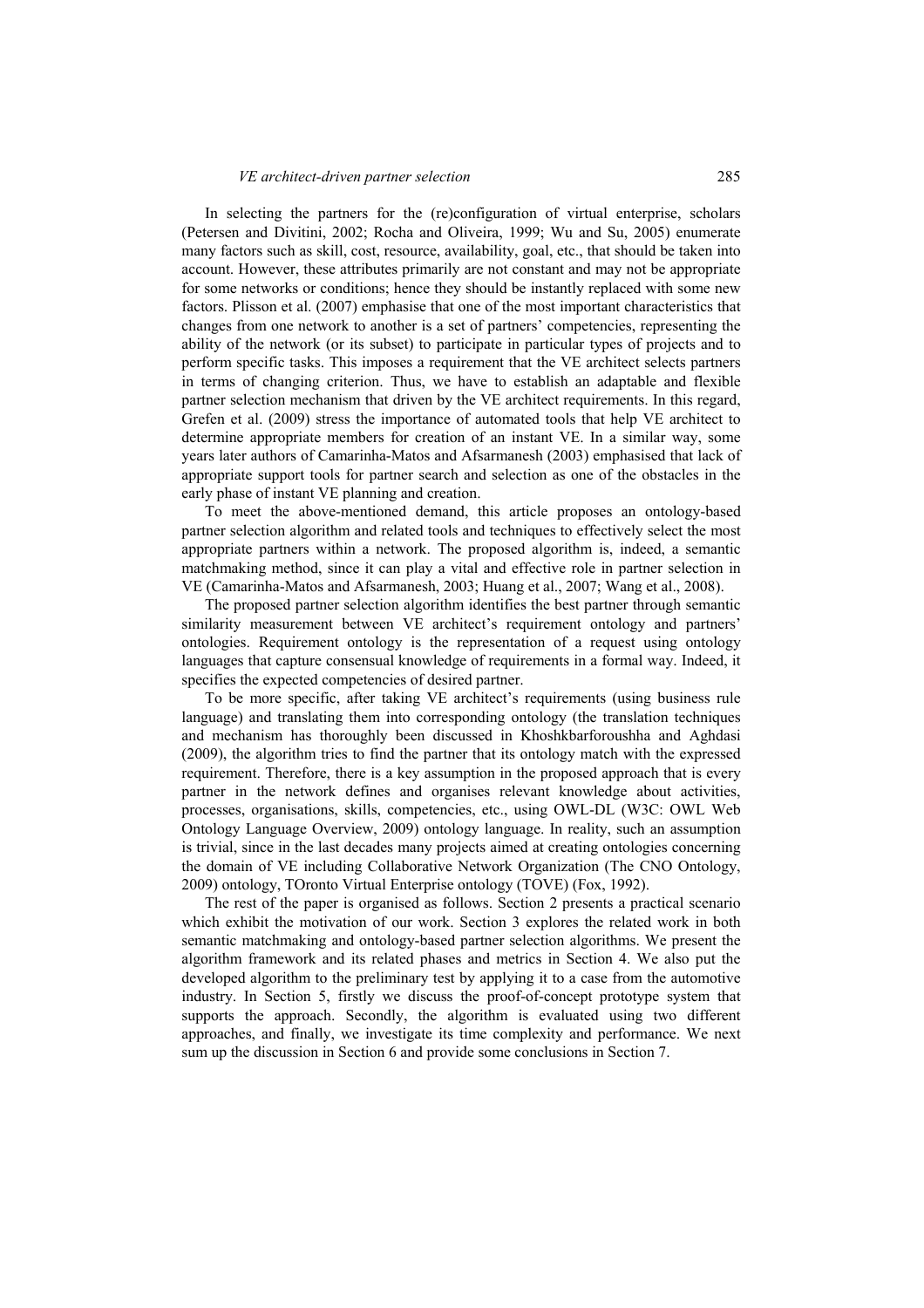## **2 Motivating scenario**

Sales and distribution processes in the automotive industry are highly flexible and complex. They are subject to change due to new regulations and the increasing need to improve customer satisfaction in the vehicle buying experience (SAP Solution Composer, 2006).

As process mapping (i.e., Figure 1) indicates three different companies – an OEM, an importer, and a dealer – must have seamless collaboration to respond to a customer's request for a new vehicle.





In reality, this business process must be supported with various importers, dealers as partners within a network of organisations. Meanwhile, highly flexible and changing environment causes the combination of partners to execute such a business process alters over and over. Therefore, the VE architect requires a flexible process for identification and selection of best partners to meet a new business opportunity.

## **3 Related work**

Since our algorithm contributes and connects two research areas including semantic-partner selection and ontology-based matchmaking, this section reviews the studies related to them to clarify how much the developed algorithm advances these research areas.

#### *3.1 Recent trends in VE partner selection*

For selecting partners Hsieh and Lin (2012) proposed an architecture based on combinatorial reverse auction mechanism. To minimise the cost of virtual enterprise, they develop algorithms to find a near-optimal solution, and implement a prototype system based on this algorithms and web service technologies to verify the effectiveness of the proposed methodology. The partner selection problem is formulated based on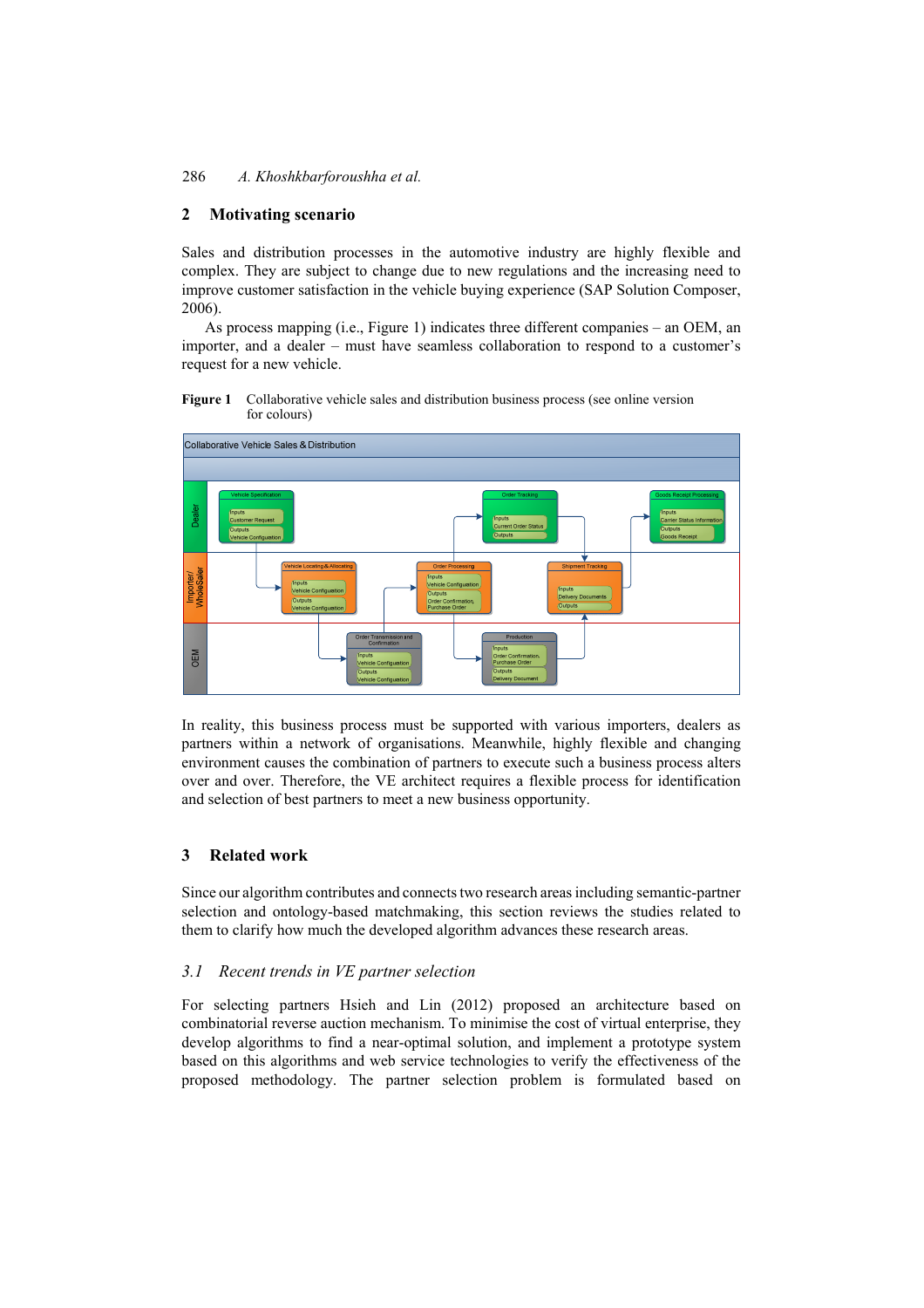combinatorial reverse auction and the Lagrangian relaxation technique for solving the problem.

The partner selection problem is investigated with the consideration of environmental protection and two 'green criteria', carbon emission and lead content in manufacturing production by Zhang et al. (2012). In this work, the partner selection problem formulated with green criteria, and a new algorithm, Pareto genetic algorithm (Pareto-PSGA), is proposed. Compare to other intelligent algorithms, the Pareto-PSGA shows high performance in solving the problem.

For solving the partner selection problem (Niu et al., 2012) an enhanced ant colony optimiser (ACO) which has better results in search accuracy and computing time was proposed. Another novel cultural algorithm which is based on PSO (CPSO) was proposed that its objective is minimising total project cost and time. The simulation results show that this novel algorithm is better than regular PSO (Wei and Bu, 2012).

A business correlation model including both quality correlation and selection correlation is proposed by Wu et al. (2013). They also presented an approach for correlation-driven QoS aware optimal service selection which is based on genetic algorithms and by the empirical study; the efficiency and effectiveness of the proposed approach are demonstrated.

In formation of a dynamic cloud collaboration platform, the cloud partner selection is investigated by Hassan and Huh (2013). They proposed a multi-objective optimisation model while considering individual information and past relationship information with collaboration cost optimisation among cloud providers. Also a framework, called MOGA-IC is implemented in their work.

#### *3.2 Related work in ontology-based matchmaking*

A body of work has been reported under the theme of ontology-based semantic matchmaking. In this area, there are many research papers that investigate similarity measures within one ontology. Apart from the papers in this category, scholars between the years from 2000 to 2005 developed many mapping and matching system such as PROMPT (Noy and Musen, 2000), Cupid (Madhavan et al., 2001), COMA (Do and Rahm, 2002), GLUE (Doan et al., 2003), S-Match (Giunchiglia et al. 2005). Based on the pros and cons of these systems that have been studied and compared in Huang et al. (2007), none of them could meet the requirements of the partner selection application which are cited in Sections 1 and 2. Therefore, this section reviews the closest and newest work in ontology-based matchmaking.

In Paolucci et al. (2002), authors showed how service capabilities are presented in the profile section of a DAML-S description and how a semantic match between advertisements and requests is performed. In their work the degree of match is determined by the minimal distance between concepts in the taxonomy tree, and differentiates between four degrees of matching: exact, plug-in, subsumes and fail. In Lei and Ian (2003), authors introduce  $DAML + OIL$  based matchmaking, which uses a  $DL$ reasoner to compare ontology-based service descriptions. They also extend the four degrees: exact, plug-in, subsumes intersection and disjoint. Both of these methods primarily consider the simple subsumption between the concepts in the ontology, and ignore their detailed semantic difference.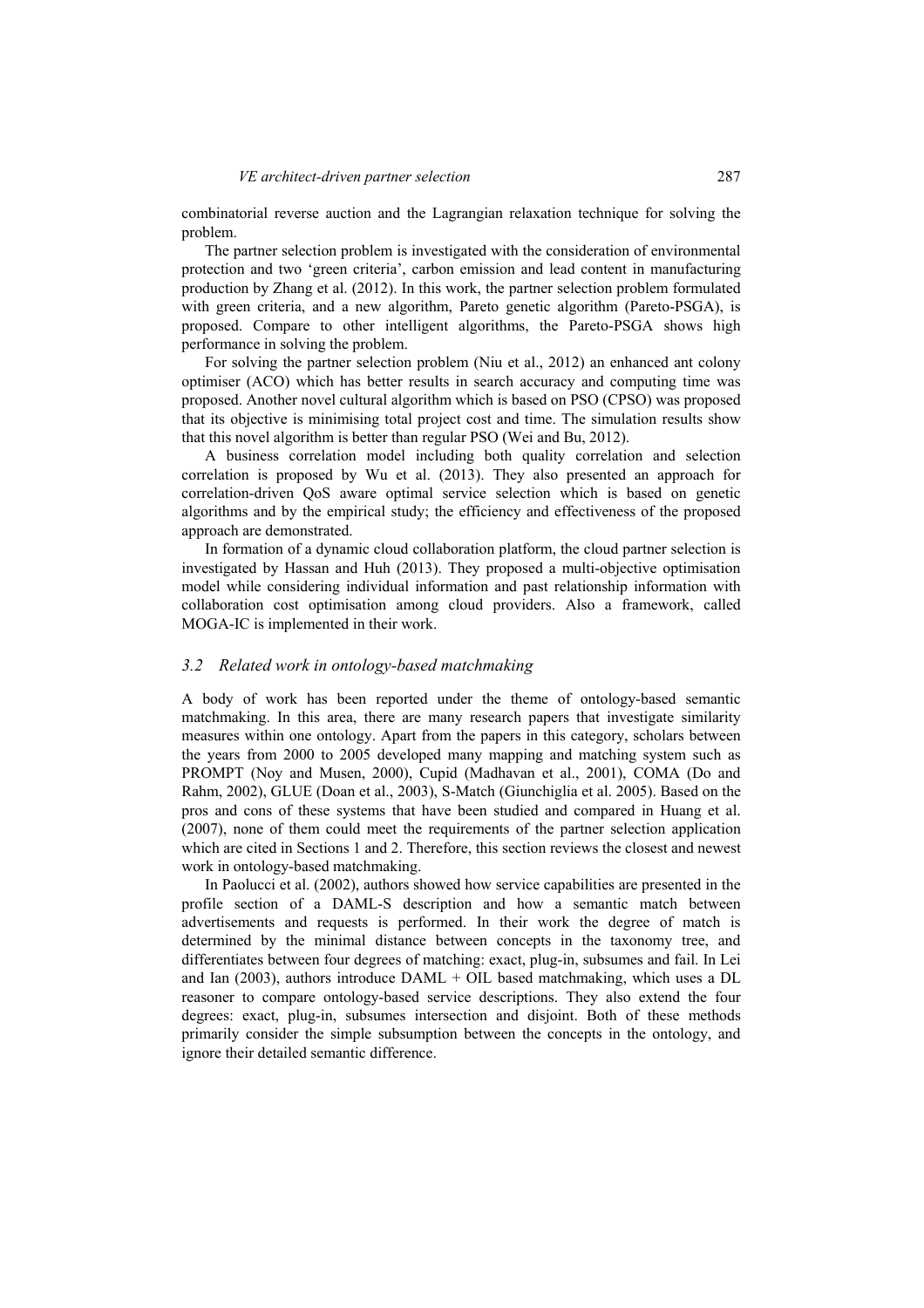In Shu et al. (2007) proposed a semantic matchmaking algorithm that contemplates both subsumption and definition distances for the purpose of matching service requesters and providers. Even though their work presents an interesting algorithm for semantic matchmaking, but it has two shortcomings. Firstly, it utilises simple subsumption distance approach which solely relies on subtraction of level of concepts in a hierarchy. Secondly, their definition similarity metric is appropriate for measuring similarity of classes within a same ontology. This point will be discussed in more detail in 4.3.5.

In Billig et al. (2007), authors proposed a framework for semantic matching based on enterprise ontologies. Enterprise ontologies are used as a basis for determining the relevance of information with respect to the enterprise. Their approach is the integration of point set distance measures with a modified semantic distance measure for pair-wise concept distance calculation. They also combine measures to determine the intra-ontological distance between sub-ontologies. However, their work ignores definition similarity, path similarity, and path weight measurement between resources.

## *3.3 Related work in semantic-based partner selection*

There are limited research papers in semantic-based partner selection. In Wang et al. (2008), authors presented a comprehensive semantic-based resource allocation framework to enhance the matchmaking process. Their framework employs semantic reasoning techniques select the eligible resource candidates. They also provided a bidding to further optimise the resource selection according to runtime conditions such as duration, cost and, etc. However, the main metric for conceptual matchmaking is the distance between concepts of ontologies. In other words, some parameters such as concept definition, path type between resources, etc., have been neglected. Moreover, the measures have not been empirically evaluated.

In Huang et al. (2007), authors introduce a compatibility vector system, created upon a schema-based ontology-merging algorithm, to determine and maintain ontology compatibility, which can be used as a basis for businesses to select candidate partners with which to interoperate. Their algorithm just provides a basis for e-business partner selection through considering concepts distance in taxonomic relationships. Thus, their work neglects path similarity, concept definition, etc., since their algorithm aim to figure out heterogeneity of independently designed ontologies.

## *3.4 Concluding remarks*

Exploration of ontology matchmaking and semantic partner selection studies provide some salient conclusions for us. Every semantic matchmaking algorithm utilises some metrics on the basis of its target demand or application. This lead to that some of them neglect the important metrics such as defenition similarity, path similarity, etc., in their caculations. On the other hand, the limited proposed semantic partner selection approaches are not close to the end users (e.g., VE architects) and their requirements. Thus, these algorithms could not take and reflect their priorites and preferences. Moreover, they do not incorporate a holistic view in which many metrics can be utilised and make the selection process more accurate and precise.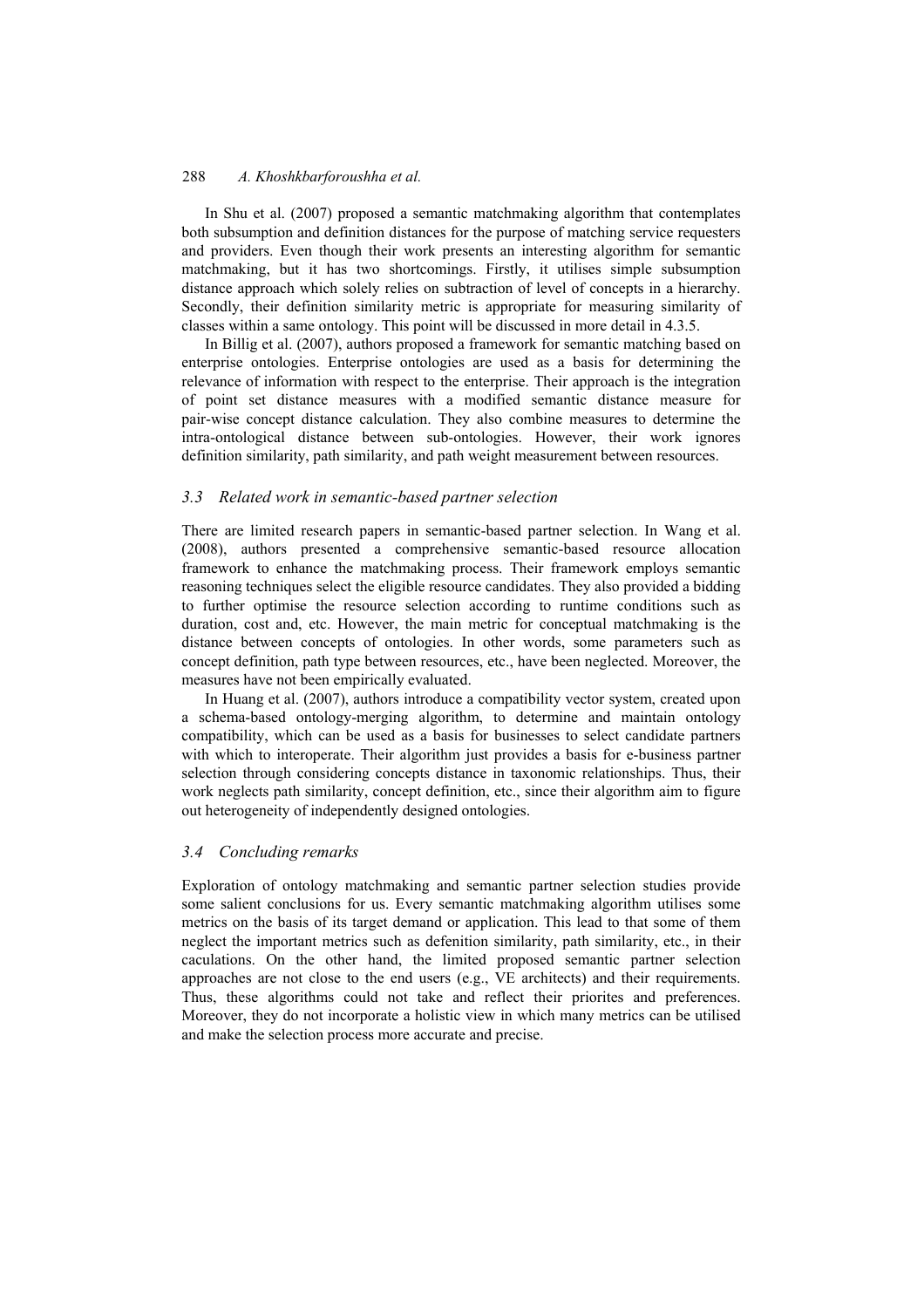## **4 Ontology-based algorithm for partner selection**

#### *4.1 The algorithm framework*

Matchmaking can be divided into two categories including syntactic/lexical level and semantic/conceptual level matchmaking. In the context of this paper, matchmaking is defined as the process of searching possible matches between requirement ontology and partner ontology. The proposed ontology-based partner selection algorithm consists of three phases including Lexical level matchmaking, conceptual level matchmaking, and aggregation and comparison, Figure 2.

**Figure 2** Ontology-based partner selection framework (see online version for colours)



First of all, both requirement ontology and partners' enterprise ontology, as inputs are inserted into the framework. In fact, it is expected to find the best partner who satisfies the requirement as much as possible. At the first phase, the framework measures syntactic similarity of resources (i.e., concepts or concept instances) between two ontologies. Thereafter, at the second phase, the resulted sets, which are the outputs of syntactic similarity analysis, examined via semantic-based techniques including gravitation of resources (GoR), path similarity, path weight, and definition similarity. At the third phase, Conceptual similarity values are compared in order to identify the qualified partner. Following, subsections reveal details of each phase.

#### *4.2 Lexical level matchmaking*

First phase of the proposed algorithm involves finding similar resources between requirement ontology and partners' enterprise ontology via syntactic similarity measurement. Syntactic matchmaking is the process of finding similar resources between ontologies through syntactic similarity measurement of their labels. Since similarity is the inverse of distance (Rhee et al., 2007), syntactic similarity measurement is the inverse of string distance measurement. There are a number of string distance measurement metrics such as Jaro (1995), and Winkler (1999), etc. Our framework calculates syntactic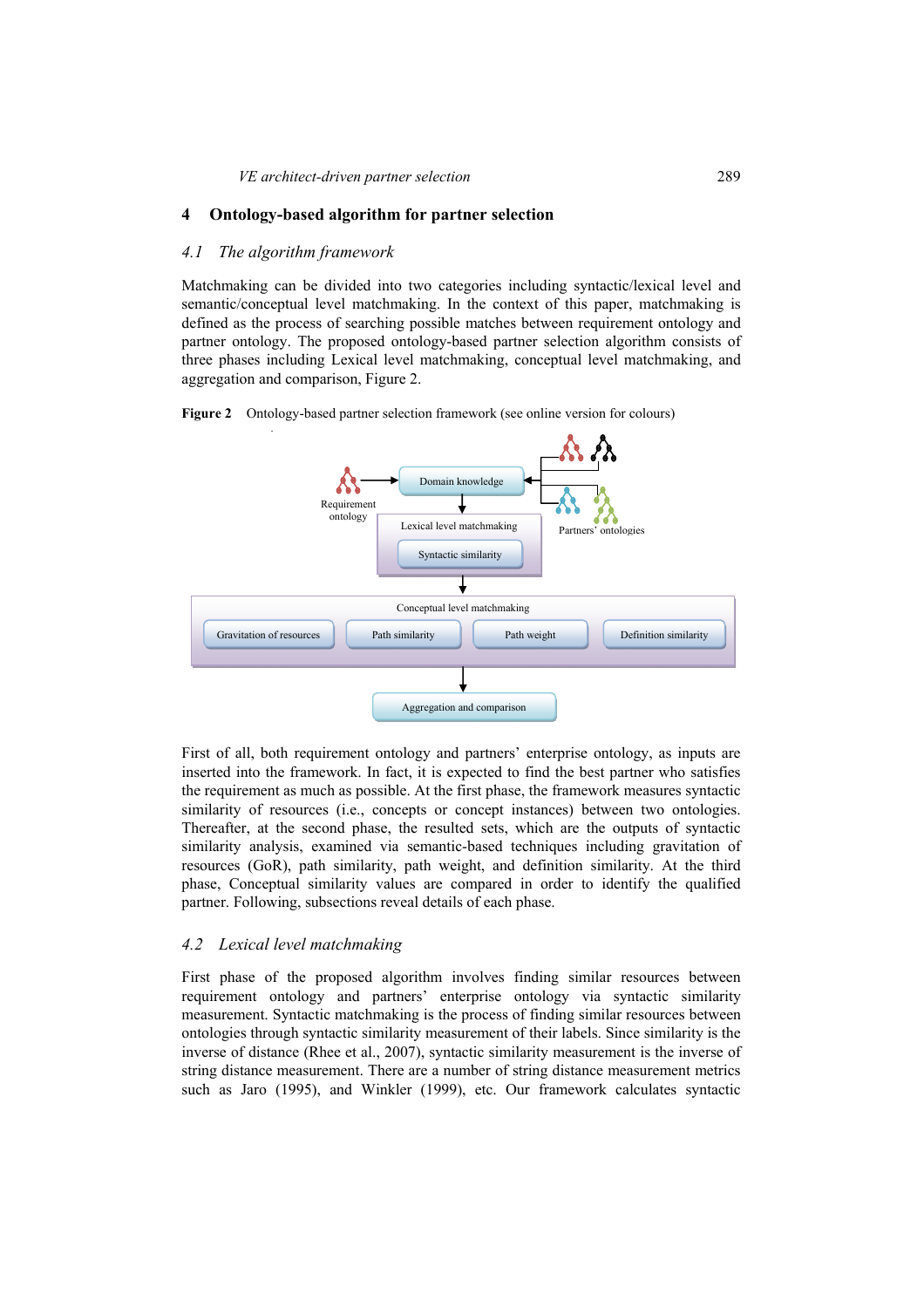similarity of resource (i.e., concept or concept instance) labels between requirement ontology and partners' enterprise ontology using Jaro-Winkler (Cohen et al., 2003) metric.

The Jaro-Winkler measure  $\tau$ :  $S \times S \rightarrow [0, 1]$  is as follows:

Let *s* and *t* refer to strings.

$$
\tau(s,t) = \tau_{Jaro}(s,t) + P \times Q \times \frac{\left(1 - \tau_{Jaro}(s,t)\right)}{10}
$$

Such that *P* is the length of common prefix and *Q* is a constant.

The reason of utilising this metric is due to good results that have been recorded for the metric in the literature. Besides, Jaro-Winkler metric seems to be intended primarily for short strings (Cohen et al., 2003). Since resource (i.e., concept or concept instance) labels are almost short strings, Jaro-Winkler metric is an appropriate choice for the framework purposes.

Regarding every partner could be the one who satisfies requirement, syntactic and semantic matchmaking analysis must be done for each of them independently. Hence, after lexical level matchmaking between requirement and partners' ontologies, there is an output set for each partner. The output set incorporates the syntactically similar resources between requirement and partner ontology. We will elaborate more about this issue in 4.6.1.

### *4.3 Conceptual level matchmaking*

Second phase of thealgorithm framework deals with conceptual or semantic matchmaking between ontologies. The developedalgorithm comprises different metrics including GoR, path similarity, path weight, and definition similarity.

#### *4.3.1 GoR measurement*

*Definition 1: GoR:* GoR between two resources (class or class instance) say *x*, *y* is defined as the reverse of shortest path length (SPL) between *x* and *y*.

$$
GoR(x, y) = \frac{1}{SPL(x, y)}
$$

The GoR is defined on the basis that in ontologies the semantic relevance between resources decreases while the distance between them increases. The GoR term is inspired by the gravitation force between planets, in which when they are further from each other, they are less attracted towards each other. The GoR concept is inspired by the work of (Paolucci et al., 2002), in which the authors emphasise the degree of match is determined by the minimal distance between concepts in superclass-subclass hierarchy, which is also known as a taxonomy (Horridge et al., 2004). As discussed in related work, most of the work in this area are focused on the acquisition of taxonomical relationships and often neglect the importance of inter-linkage between concepts.

However, we generalise this notion for the whole ontology including the relationship between classes and instances and also inter-linkage between concepts. This is why there is huge number of relationships in partners' ontologies which are defined using *Object properties*. This kind of relationships is known as non-taxonomic relationships.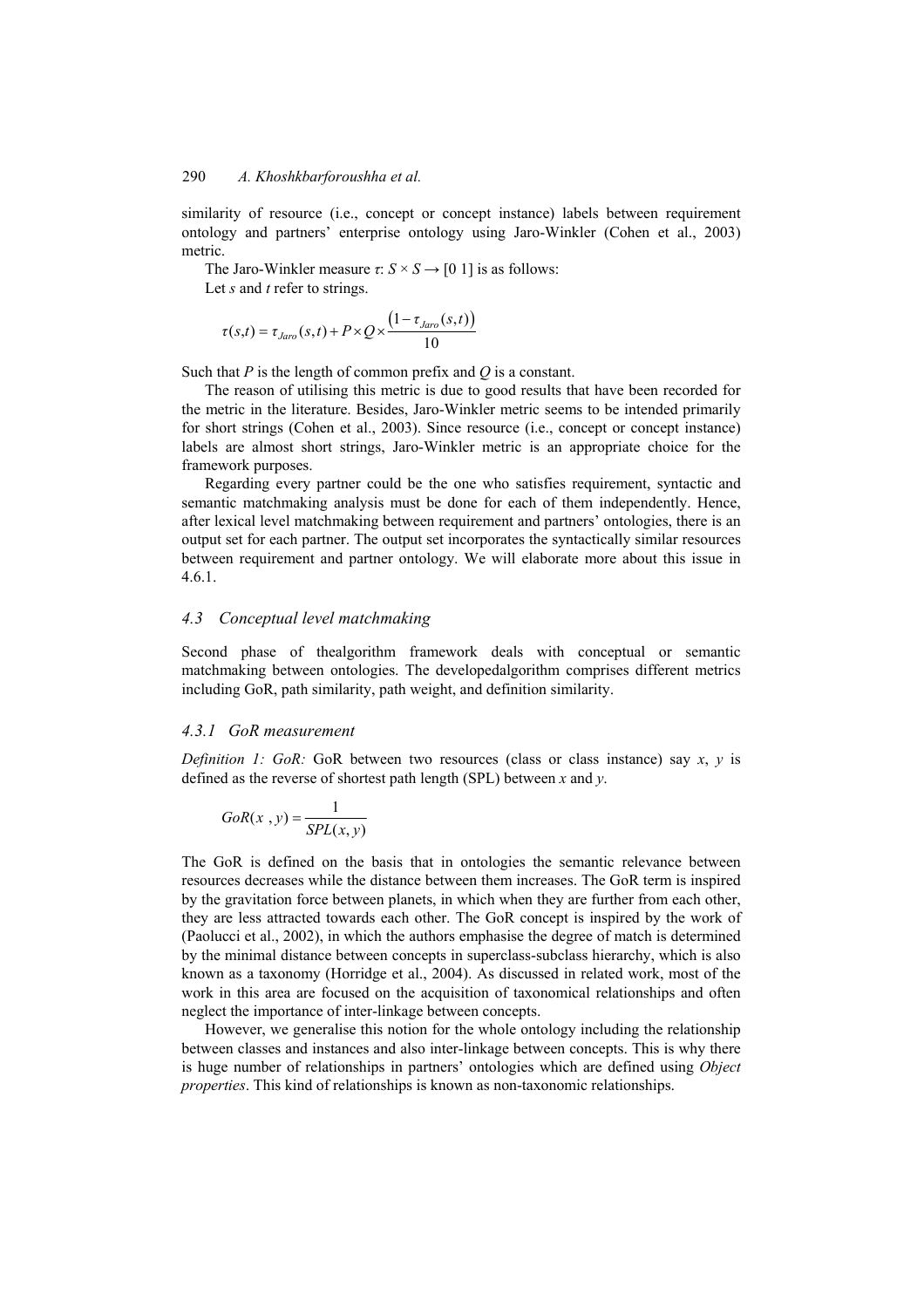GoR concept for measuring semantic relevance between resources may not be true all the time. In other words, there may be some exceptions in which GoR does not guarantee the semantic relevance between resources. Therefore, GoR concept for measuring semantic relevance may reduce the exactness of matchmaking, but our algorithm enjoys path similarity to eliminate such exceptions as much as possible.

For GoR calculation,

Let,

- $R_i$ ,  $R_j$ : refers to two resources
- $d_{ij}$ : refers to SPL between  $R_i$  and  $R_j$  on the condition that *i* is less than *j*.

$$
SPL(R_i, R_j) = \begin{cases} d_{ij} & \text{If there is at least a path between } R_i \text{ and } R_j. \\ \infty & \text{If there is no path between } R_i \text{ and } R_j. \end{cases}
$$
 (1)

$$
GoR\left(R_i, R_j\right) = \frac{1}{SPL\left(R_i, R_j\right)}\left(\tag{2}
$$

In equation (1), if there are some paths between  $R_i$  and  $R_j$ , the SPL is considered, but if there is no path between these resources, infinity is considered as SPL value. Based on GoR definition, equation (2) calculates the degree to which two resources are relevant to each other. In case of more than one shortest path between two resources, our algorithm picks one of them randomly.

#### *4.3.2 Path similarity measurement*

*Definition 2: Path similarity:* path similarity between two paths say  $P_{x,y}$  and  $P_{z,w}$  is defined as the number of similar relations (edges) between these paths divided by the maximum length of the paths. Two relations are similar when they have same relation type and properties.

Relation type (*t*) in OWL is categorised as follows:

- $t_1$ : relation between classes that is subClassOf
- $t_2$ : relation between class and its instances that is type
- $t_3$ : inter-relation between concepts that is objectProperty.

It should be noted that some important relation types such as *hasPart* or *isPartOf* is in the third category so that is defined in the form of *objectProperty* relation type.

Object properties in OWL may have four kinds of properties or characteristics (*c*) as follows:

- *c*1: functional
- $c_2$ : inverse functional
- $c_3$ : symmetric
- *c*4: transitive.

Now, for path similarity calculation,

Let,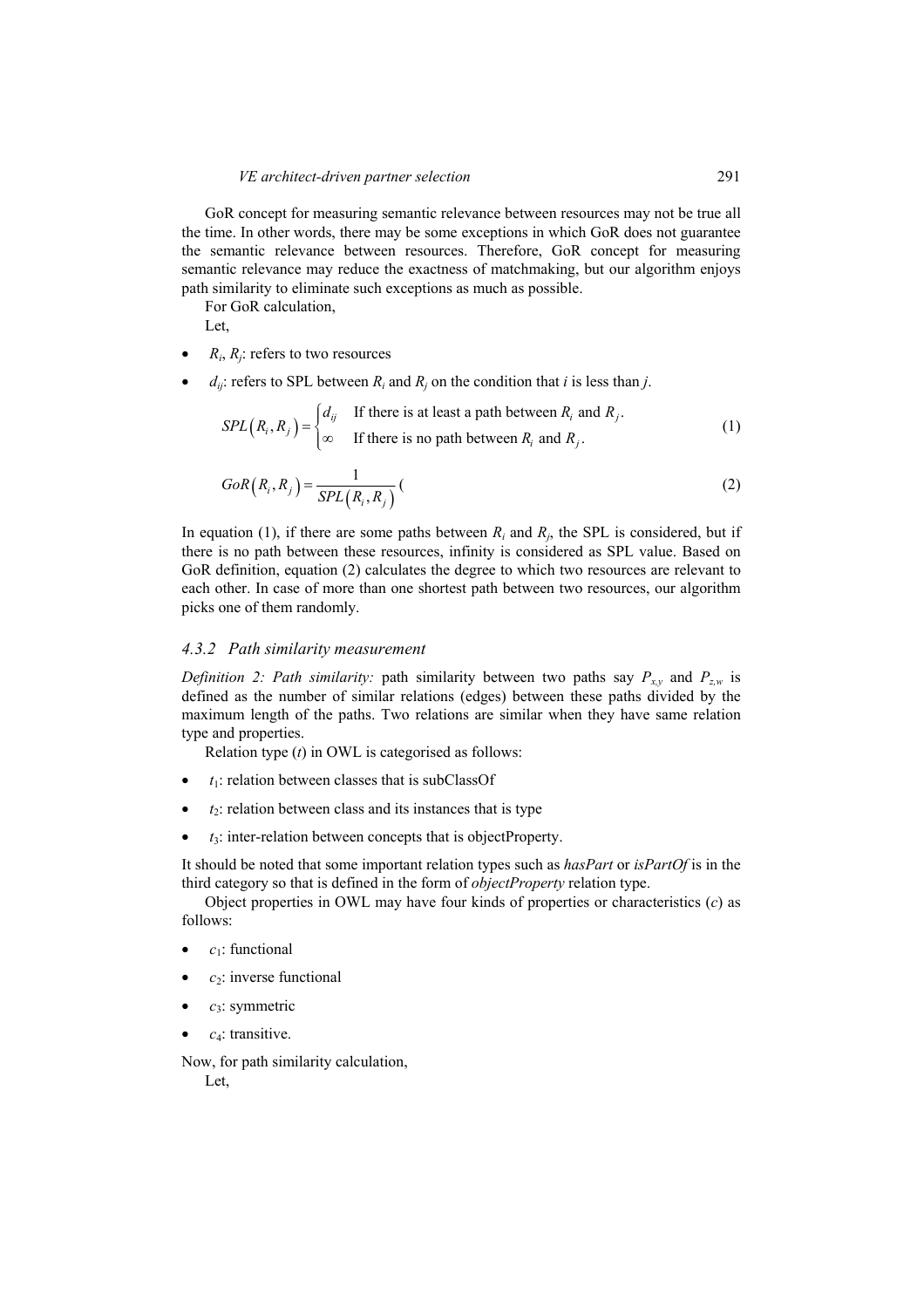- $P_{R_1, R_2}$ : Refers to the shortest path between resources  $R_i$  and  $R_j$  on the condition that *i* is less than *j*. Similarly,  $P_{R_z,R_w}$  is a shortest path between  $R_z$  and  $R_w$ .
- $L(P_{R,R_i})$ : Returns the length of  $P_{R,R_i}$ .
- $r_k$ : Refers to  $k^{\text{th}}$  relation on a path between two resources.  $r_k$  is itself a path with the length of 1.
- $t_m$ : Refers to relation type.  $t_m$  could be  $t_1$ ,  $t_2$  or  $t_3$ .
- $c_n$ : Refers to relation properties including  $c_1$ ,  $c_2$ ,  $c_3$ , and  $c_4$ .
- $r(t_m, c_n)$ : Refers to a relation *r* with the type  $t_m$  and also property set  $c_n$ .

$$
P_{R_i,R_j} = \bigcup_{k=i,i+1,\dots,j} \left\{ r_k \left( t_{m_k}, c_{n_k} \right) \right\} \tag{3}
$$

Such that  $m_k \in \{1, 2, 3\}, n_k \in \{1, 2, 3, 4\},\$ 

$$
\left(P_{R_i,R_j} \cap P_{R_z,R_w}\right) = \bigcup_{f,q \in I} P_{R_f,R_q} \quad \text{for some} \quad I \subset \{i,i+1,\ldots,j\}
$$
\n<sup>(4)</sup>

$$
\bigcup_{k \in \{f, f+1, ..., q\}} \{r_k(t_m, c_n)\} \subset \left\{ \bigcup_{k \in \{i, i+1, ..., j\}} \{r_k(t_m, c_n)\}\right\} \cap \left\{ \bigcup_{k \in \{z, z+1, ..., w\}} \{r_k(t_m, c_n)\}\right\}
$$
(5)

$$
L\left(P_{R_i,R_j} \cap P_{R_z,R_w}\right) = \max\left(\bigcup_{f,q \in I} \left\{L\left(P_{R_f,R_q}\right)\right\}\right) \tag{6}
$$

Path Sim
$$
(P_{R_i,R_j}, P_{R_z,R_w}) = \frac{L(P_{R_i,R_j} \cap P_{R_z,R_w})}{\max(L(P_{R_i,R_j}),L(P_{R_z,R_w}))}
$$
 (7)

A path is composed of a sequence of relations; equation (3). The result of intersection of two paths is a set of paths with different length, equation (4). The members of this set are the paths which exist in both input paths. These members have the same type and properties in both input paths, equation (5). For calculation of type similarity, our framework utilises syntactic similarity of relation labels. Moreover, for similarity analysis of relation properties, the algorithm just contemplate transitive one, since other properties do not impose any flaws in semantic similarity of two paths.

Finally, in equation (7), path similarity is calculated through dividing maximum length of the similar paths by maximum length of input paths.

## *4.3.3 Path weight measurement*

*Definition 3: Path weight:* Path weight *w* is defined as the maximum weight of relations in a path between two resources say  $x$  and  $y$  in requirement ontology. This concept is based on the notion that the relations between resources in requirement ontology do not have the same degree of importance. In other word, in accordance with VE architect's requirements, a certain relation may be more significant comparing the other one. The proposed algorithm considers such a notion in terms of relation weights. Therefore, VE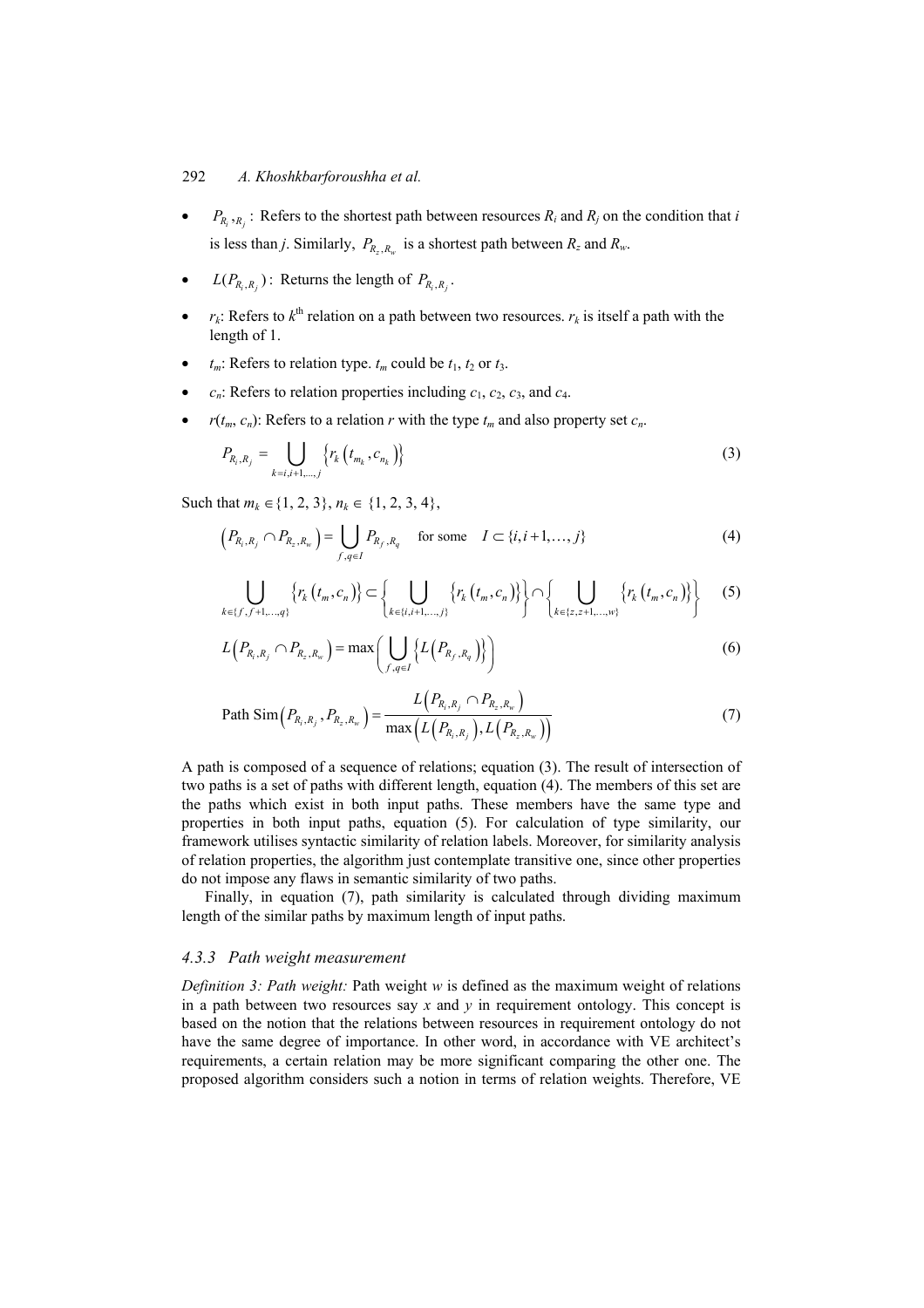architects can emphasise that a given requirement, which is declared as a relation between two resources, is more or less important in comparison with the other parts of his/her priorities. In fact, this novel metric makes our algorithm more close to the VE architect.

In Semantic Web Languages, such as RDF and OWL, a property is a binary relation: it is used to link two individuals or an individual and a value. However, in some cases, the natural and convenient way to represent certain concepts is to use relations to link an individual to more than just one individual or value. These relations are called n-ary relations. For example, one may want to represent properties of a relation, such as our certainty about it, severity or strength of a relation, relevance of a relation, and so on. In response to this issue some patterns have been introduced in W3C Working Group (2006), and our approach uses *Pattern 1: Introducing a new class for a relation,* to add weights to requirement ontology.

Generally, authors categorised the level of importance as follows:

- *important*
- very important
- critical.

Therefore, VE architect could explicitly stress whether or not a given relation between these resources are important, very important or critical. In case of omitting such a declaration, the algorithm set the weight of the relation as important, by default.

Now, for path weight calculation, Let,

- $P_{R_i, R_i}$ : Refers to the shortest path between resources  $R_i$  and  $R_j$  on the condition that *i* is less than *j*.
- $r_k$ : Refers to  $k^{\text{th}}$  relation on a path between two resources.  $r_k$  is itself a path with the length of 1.

$$
P_{R_i,R_j} = \bigcup_{k=i,i+1,\dots,j} \{r_k\} \tag{8}
$$

$$
w(r_k) = \alpha_k, \quad \alpha_k \ge 1
$$
\n<sup>(9)</sup>

$$
w(P_{R_i,R_j}) = \max \{w(r_i), w(r_{i+1}), \dots, w(r_j)\}
$$
\n(10)

Regarding to the definition of path weight, the maximum relations weight in a given path is considered as path weight, equation (10). This should be noted that we obtain the value of 1 for important, 3 for very important, and 5 for critical based on experimental results. However, every VE architect could define their weights regarding its requirements and needs.

#### *4.3.4 Definition similarity measurement*

*Definition 4: Definition similarity:* definition similarity is defined as the degree of similarity between restrictions of classes in requirement and partner ontology. Every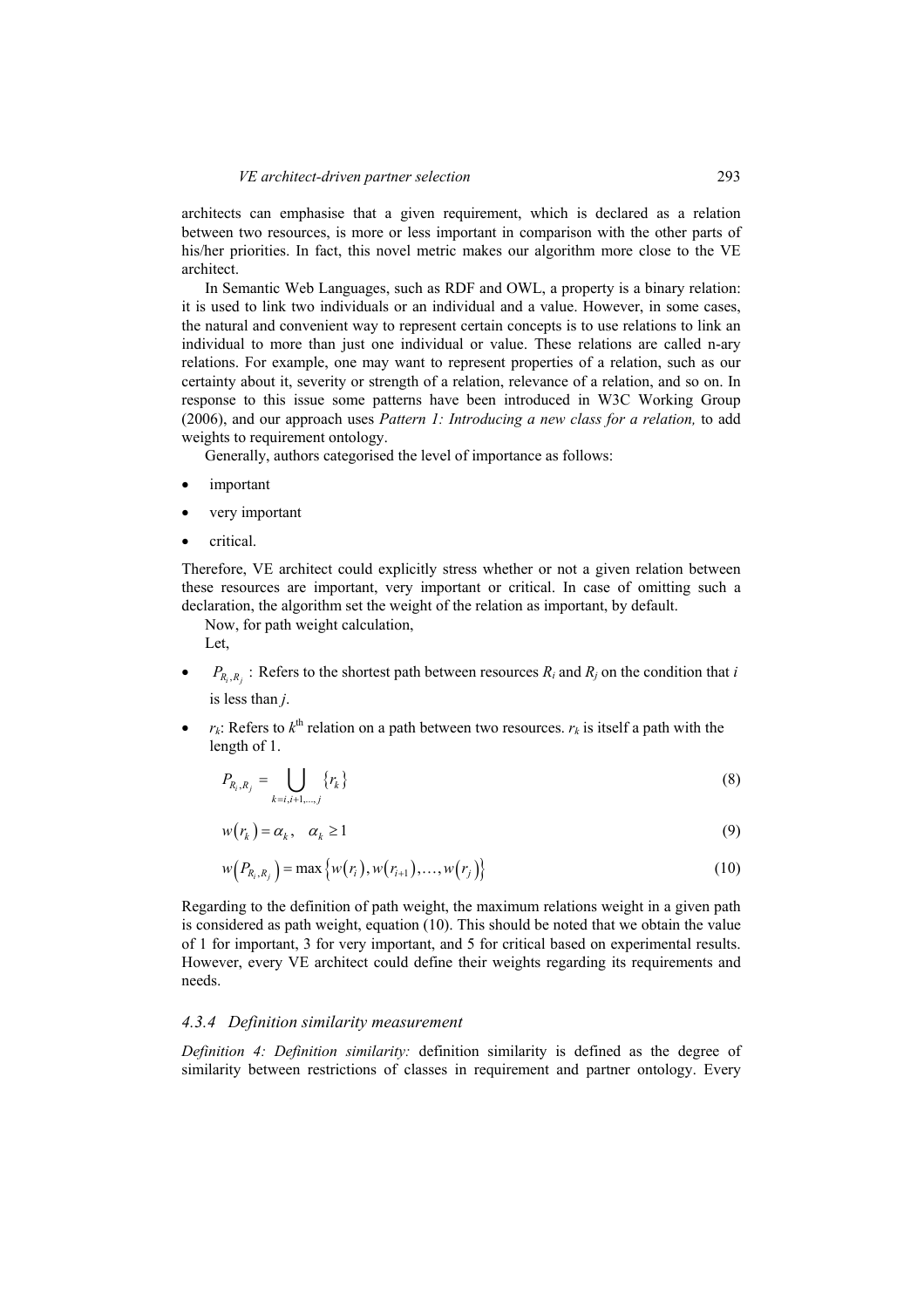concept (i.e., class) in ontology can be defined via a set of conditions and restrictions that are listed in Table 1. These are the semantic description of classes.

| No. | <i>Restriction type</i> | Symbol |  |
|-----|-------------------------|--------|--|
|     | Owl: all values from    | Α      |  |
|     | Owl: some values from   | ㅋ      |  |
|     | Owl: has value          | э      |  |
|     | Owl: min cardinality    | $\geq$ |  |
|     | Owl: max cardinality    |        |  |
| h   | Owl: cardinality        |        |  |

**Table 1** OWL restriction elements

Now, for definition similarity calculation,

Let,

- $r_{C_i}$ : Refers to restriction set *rs* for the class  $C_i$ .
- $r s_h(rt_k, rp_1, v_m)$ : Refers to a restriction from *rs* set, with the restriction type of  $rt_k$ , restricted property  $rp_1$ , and the value of  $v_m$ . It should be noted that  $v$  could refer to cardinality, or an individuals (i.e., concept instances) in terms of restriction type. To be more specific, in allValuesFrom or someValuesFrom restriction type *v* refers to an individual while in minCardinality or maxCardinality, *v* refers to cardinality.
- *n*(*rs*): Returns total number of *rs* set members.
- $m, k, l$ : Refer to the indexes of the sets.
- *I<sub>a</sub>*: Refers to individuals.
- *x*: Refers to total number of a concept restrictions.

$$
rs_{C_i} = \bigcup_{h=0,\dots,x} \left\{ rs_h \left( rt_{k_h}, rp_{l_h}, v_{m_h} \right) \right\} \tag{11}
$$

Such that  $k_h \in \{1, 2, 3, 4, 5, 6\}, l_h \in \mathbb{N}, (m_h \in \mathbb{N}) \vee (m_h \in I_a),$ 

$$
(rs_{C_i} \cap rs_{C_j}) = \bigcup_{h=0,...,g \leq x} \{ rs_h (rt_{k_h}, rp_{l_h}, v_{m_h}) \}
$$
 (12)

Such that  $k_h \in \{1, 2, 3, 4, 5, 6\}, l_h \in \mathbb{N}, (m_h \in \mathbb{N}) \vee (m_h \in I_a),$ 

Definition Sim
$$
(rs_{C_i}, rs_{C_j}) = \frac{n(rs_{C_i} \cap rs_{C_j})}{\max(n(rs_{C_i}), n(rs_{C_j}))}
$$
 (13)

The intersection of two restriction sets are a restriction set [equation (12)], in which the members of output set have the same type, restricted property, and value in two input sets. For similarity analysis of restriction type, again the algorithm uses syntactic similarity. Finally, for definition similarity measurement, the number of similar restrictions is divided by the maximum number of input restriction sets, equation (13).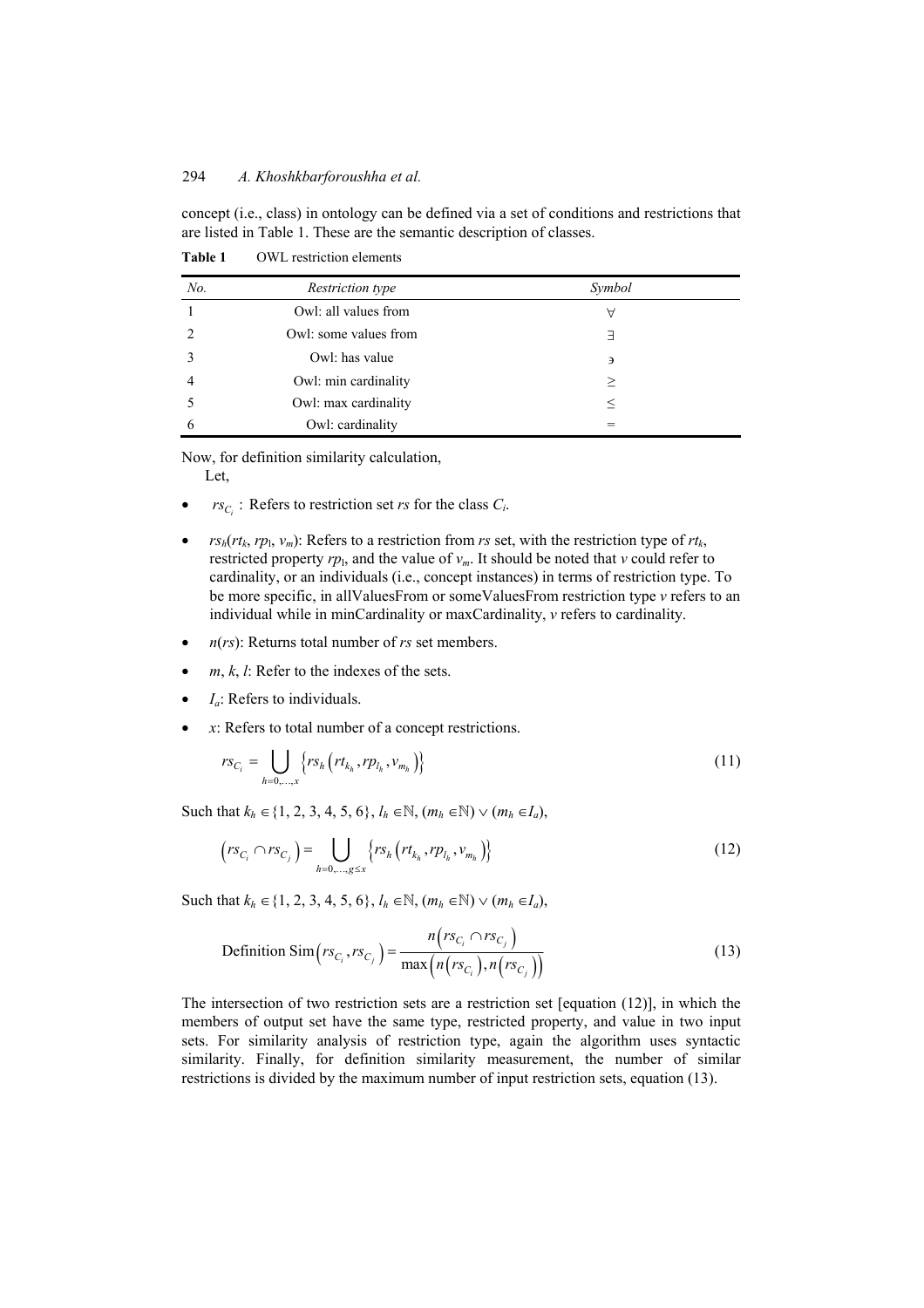It has to be emphasised that in definition similarity measurement, we calculates all the states in which one condition may embody another one, some conditions are more general than the others or in similar way one condition is special form of another one.

#### *4.3.5 Conceptual similarity value measurement*

In previous subsections GoR, path similarity, path weight, and definition similarity have been defined and calculated. Based on these metrics, we are able to compute conceptual similarity value (CSV) for each of the inputs of this phase including requirement resource set (i.e., requirement ontology) and partners' resource set. CSV indicates conceptual level matching degree. There are two points in CSV calculation. Firstly, ontology is a directed graph, hence the path set from  $R_i$  to  $R_j$  may be quite different from the path set from  $R_j$  to  $R_i$ , equation (14). Thus, GoR, path weight, and path similarity of former path set is dissimilar with the latter one. For CSV calculation we consider both of these cases and summations in equation (15) satisfy this issue.

Secondly, CSV calculation for every two resources within a set must be calculated with respect to the corresponding ones, which have been identified through syntactic similarity, in requirement resource set. For example, if there is no path from  $R_i$  to  $R_j$  in requirement ontology, our algorithm does not take existence or non-existence of such a relation in partners' ontology into account. This is why such a relation does not have any importance and VE architect does not need such a relation in requirement ontology, hence we do not need to care about it.

However, these two points are not true for definition similarity calculation. The reason of that is definition similarity measurement unlike the GoR, path similarity or path weights are not done within the members of the same resource set. Indeed, definition similarity of every concept in partners' ontology directly compare to the similar one in requirement ontology. This lead to compare two ontologies based on their restrictions that impose for object properties.

Classes in OWL ontology divided into two kinds: primitive class that only has necessary conditions and defined classes that has at least one set of necessary and sufficient conditions. If an individual is a member of primitive class it must satisfy the conditions. However, if some individual satisfy these conditions we cannot say that it is the member of that class (Horridge et al., 2004).

On the contrary, if an individual is a member of defined class it must satisfy the conditions, however if some individual satisfies the conditions then the individual must be a member of the class. Unlike Shu et al. (2007), that considers only defined classes, our algorithm contemplate both primitive and defined classes. This is why, in Shu et al. (2007) authors utilise description reasoning to find similar classes within a same ontology, while our algorithm aim to find similar classes between two ontologies including requirement and partner ones, equation (16).

Regarding the above-mentioned points, CSV is calculated as follows: Let,

- *S*: Refers to resource set of requirement ontology.
- *T*: Refers to resource set of partner ontology.
- $n$ : Refers to total number of  $T$  set members.
- *S*[ $i$ ], *S*[ $j$ ], *T*[ $i$ ], *T*[ $j$ ]: Refers to the members of *S* and *T* sets.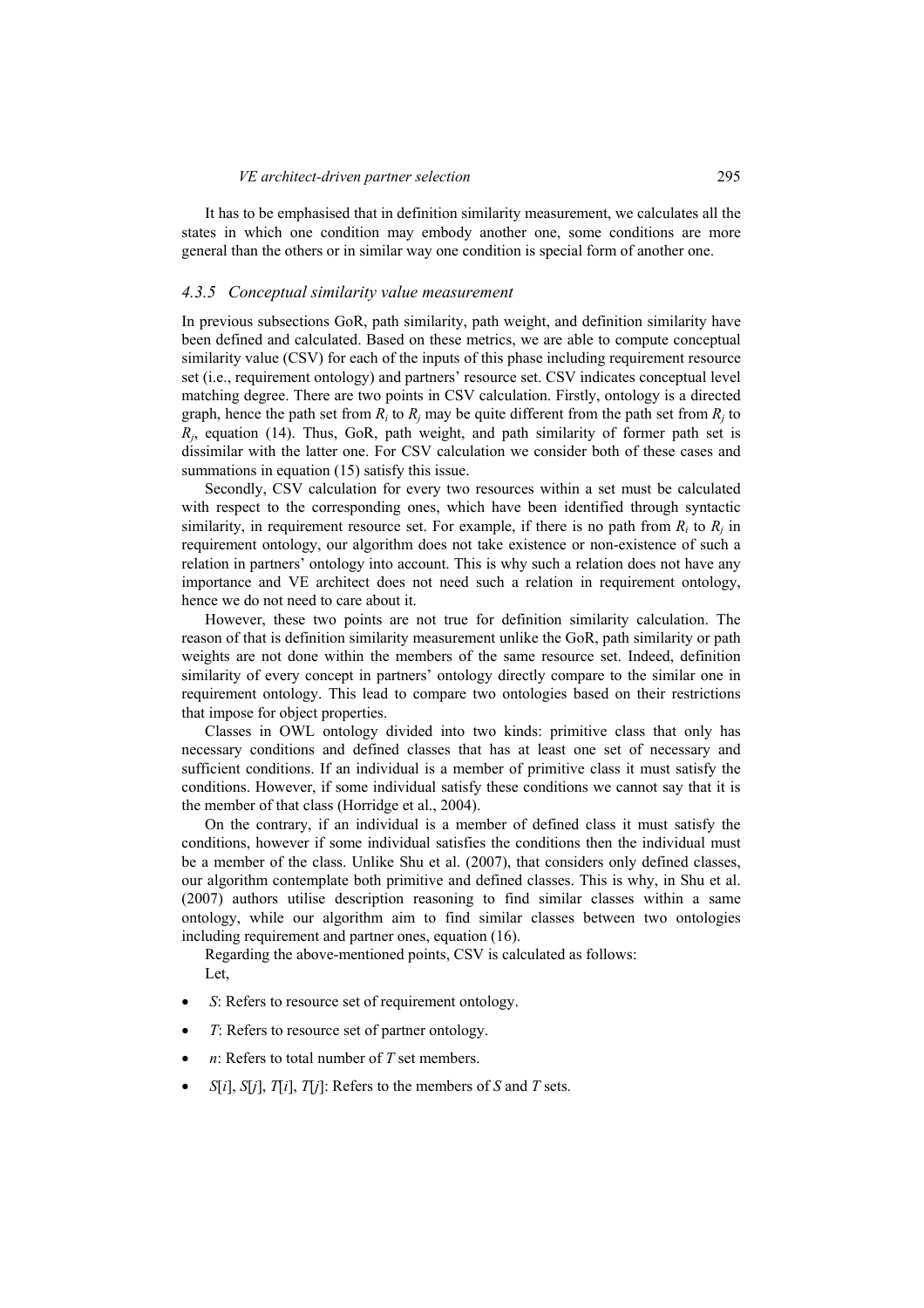• *CSV*(*S*, *T*): Refers to conceptual similarity measurement of *T* with respect to *S*.

Path Set  $(R_1, R_2) \neq$  Path Set  $(R_2, R_1)$  (14)

$$
\varphi = \sum_{i=1}^{n} \sum_{j=1}^{n} \Big[ \Big( G \circ R\big( T[i], T[j] \big) \times w\big( P_{S[i], S[j]} \big) \times \text{Path Sim}\big( P_{S[i], S[j]}, P_{T[i], T[j]} \big) \Big) \Big] \tag{15}
$$

$$
\psi = \sum_{k=1}^{n} \text{Definition Sim}(r_{T[k]}, r_{S[k]})
$$
\n(16)

$$
CSV(S,T) = \begin{cases} \varphi + \psi & \text{if } GoR(S[i], S[j]) \neq 0\\ \psi & \text{if } GoR(S[i], S[j]) = 0 \end{cases}
$$
(17)

In equation (17), it is assumed that the corresponding members in *S* and *T* have the most syntactic similarity value. For instance,  $S[1]$  and  $T[1]$  have the most syntactic similarity value.

#### *4.4 Aggregation and comparison*

In phase one and two, lexical and conceptual level matchmaking for each of the requirement and partners' ontologies have been done. Third phase of the algorithm is aggregation and comparison. In this phase, the CSV values of each partners' ontology are compared with CSV value requirement ontology. The qualified partner is the one whose CSV value is closer to CSV value of requirement. This means, difference between requirement CSV value and qualified partner CSV value is minimum comparing to the others. Therefore, qualified partners in which its ontology satisfies the requirement more than the others, is identified.

#### *4.5 Algorithm pseudo-code*

In order to elaborate more on how our proposed ontology-based algorithm for partner selection works, this subsection provides the algorithm pseudo-code, Figure 3.

## *4.6 Applying algorithm to the case*

To illustrate the procedure of partner selection, authors apply the algorithm to the given case that is collaborative vehicle sales and distribution. Suppose that there are two WholesalerX and WholesalerY in the network and the VE architect wants to identify and select the best one who meets his requirement.

Therefore, it is aimed to identify the qualified wholesaler with respect to specified requirement. In order to keep calculations simple and understandable, only a fragment of requirement and partners' ontologies has been taken into account. Figure 4(a), Figure 4(b), and Figure 4(c) are requirement ontology, wholesalerX, and wholesalerY ontology, respectively.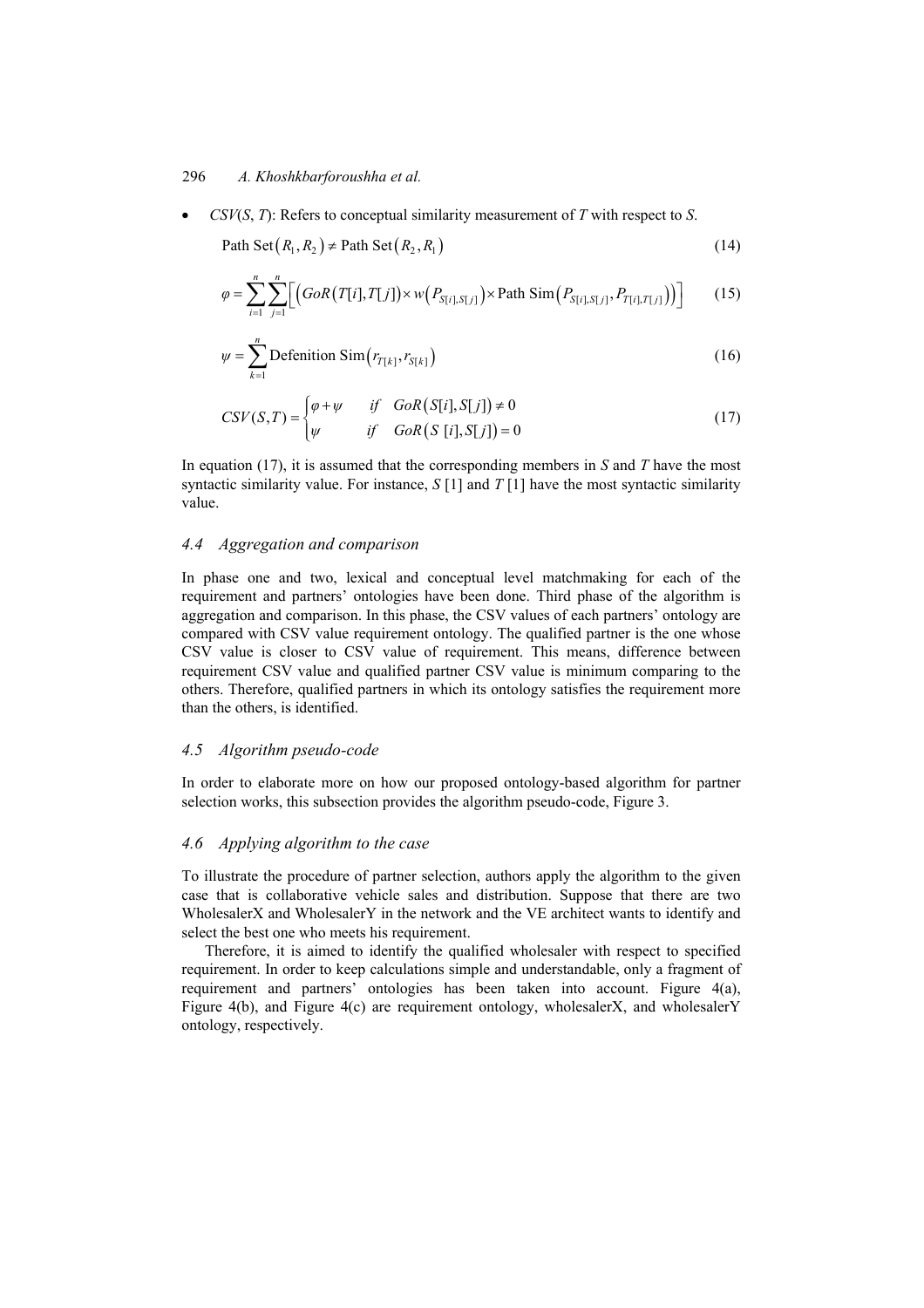**Figure 3** Ontology-based partner selection algorithm pseudo-code

```
Input Ontologies R, O<sub>i</sub>;
Output Selected Ontology O<sub>f</sub>;
Given S<sub>R</sub>, S<sub>i</sub> Set;
Given CSV<sub>i</sub>, CSV<sub>R</sub>, temp, min Double Datatype;
Given O_f = null Ontology;
Begin 
for eachO<sub>i</sub> (Partners' ontology) do
                      /* SyntacticSim is a function for calculating Syntactic similarity between resource labels 
                      with the aim of Jaro-Winkler metric */ 
Simulation Si
                      S_i = Syntactic Sim (R, O_i);
                       \frac{1}{2} S<sub>R</sub>, S<sub>i</sub> are resource sets of R, O<sub>i</sub>ontologies, respectively.
           end for 
          //Calculate the CSV value for requirement ontology. 
           \text{CSV}_R = \text{CSV} (S_R, S_R);min = CSV_R;for each S<sub>i</sub> (ontology resource set) do
                      // Calculate CSV value for Partners' ontologies with respect to the requirement. 
           \text{CSV}_{i} = \text{CSV} (S_R, S_i);temp = CSV_R - CSV_i;//Comparison and selection of qualified partner ontology. 
                      if tempis less than min then 
                                 min = temp;O_f = O_i;
                       end if 
           end for 
           returnOf;
end
```


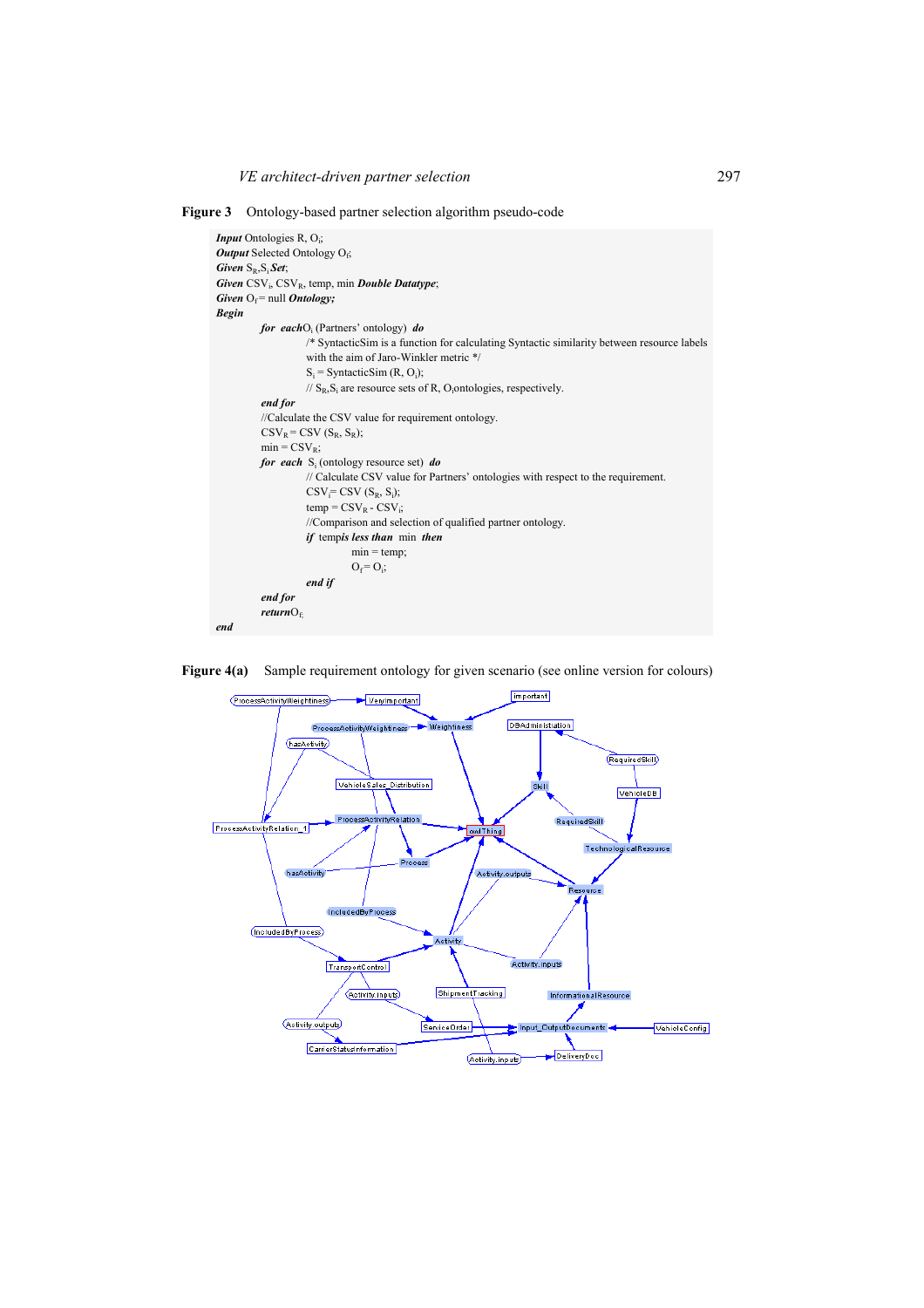

Figure 4(b) Sample ontology for WholesalerX of given scenario (see online version for colours)

Figure 4(c) Sample ontology for WholesalerY of given scenario (see online version for colours)



## *4.6.1 Lexical level matchmaking*

As discussed earlier, in the first phase we have to apply Jaro-Winkler metric to the ontologies. Table 2 denotes syntactic similarity values for some of resources in the example.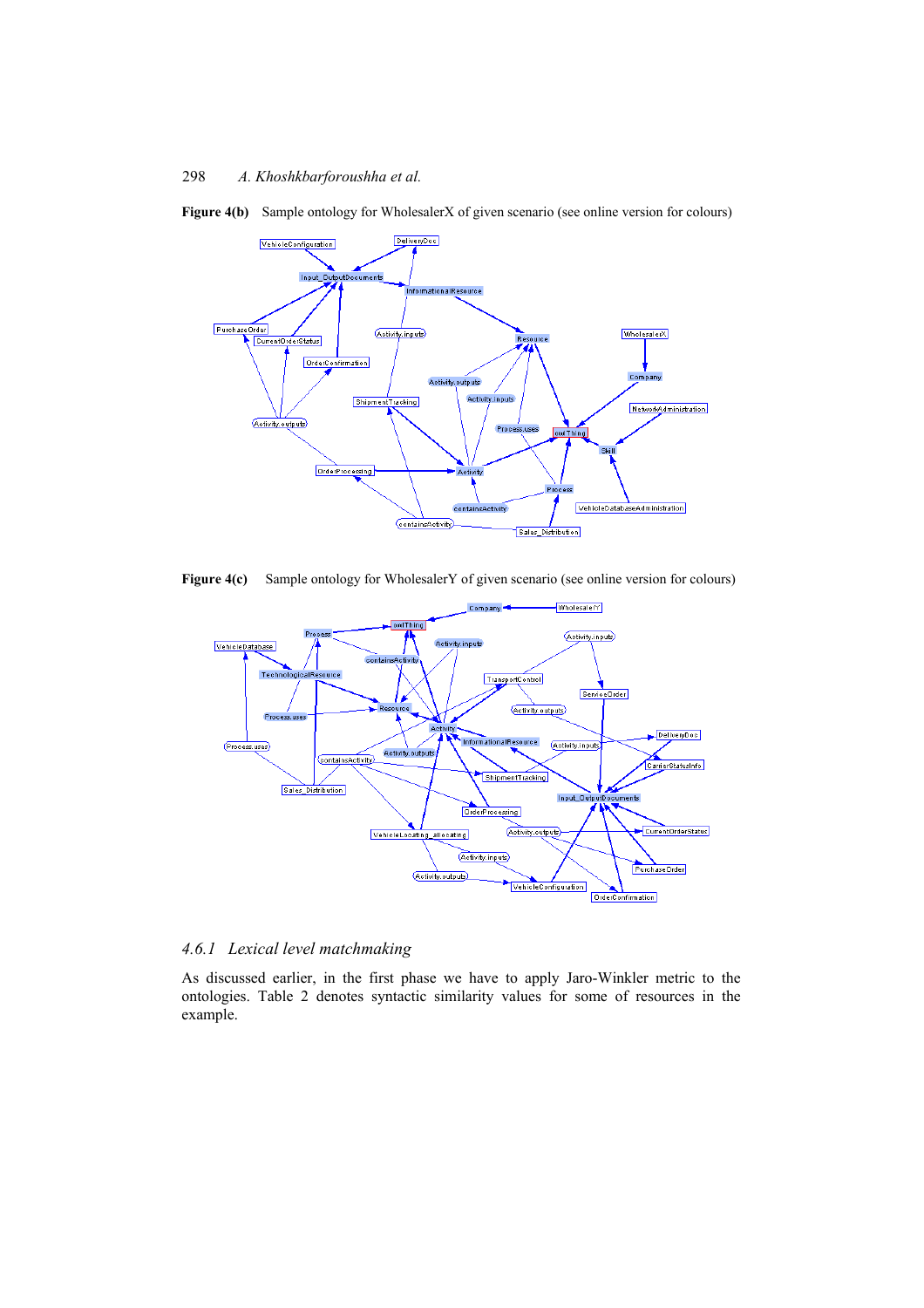| Resource labels                 |                                | Similarity values |  |
|---------------------------------|--------------------------------|-------------------|--|
| Requirement ontology            | Partner ontology (wholesalers) |                   |  |
| Process                         | Process                        | 1.0               |  |
| <i>VehicleDB</i>                | VehicleDatabase                | 0.92              |  |
| <i><b>OrderConfirmation</b></i> | <i>VehicleConfiguration</i>    | 0.65              |  |

**Table 2** Syntactic similarity values for some of resources in the example

Any partners within a network could be the one who satisfy the requirement. Thus, our similarity measure must deal with each of the partners' ontologies independently. Therefore, after syntactic matching of resource labels between requirement and partners' enterprise ontologies, there exists an output set for each partner. In our example, we compute syntactic similarity of partners' enterprise ontologies against the  $S_R$  set which contains the requirement ontology resources.

Requirement ontology:

```
S_R = {``VehicleConfig'', 'Process'', 'important'', 'ProcessActivity Relation'', 'ProcesssActivityRelation_1","DBAdministration","VehicleDB","DeliveryDoc",
"Activity", "Skill", "Resource", "VeryImportant", "InformationalResource",
"CarrierStatusInformation","ServiceOrder","Weightiness","TransportControl", 
"ShipmentTracking","TechnologicalResource","VehicleSales_Distribution", 
"Input_OutputDocuments"}
```
The results of syntactic matchmaking are the subsequent sets (i.e.,  $S_X$  for WholesalerX and  $S<sub>Y</sub>$  for WholesalerY). That is, these sets have the highest syntactic similarity with the previous set.

Partner's ontology (WholesalerX Company):  $S_x = {``V}$ ehicleConfiguration", $``Process$ ", $``null$ ", $``null$ ", $``null$ ", $``null$ ", "VehicleDatabaseAdministration","DeliveryDoc","Activity","Skill", "Resource","null","InformationalResource","null","null","null","null", "ShipmentTracking", "null", "Input\_OutputDocuments"} Partner's ontology (WholesalerY Company):  $S_y = {``V}$ ehicleConfiguration", "Process", "null", "null", "null", "null", "VehicleDatabase","DeliveryDoc","Activity","null","Resource","null", "InformationalResource","CarrierStatusInfo","ServiceOrder","null", "TransportControl","ShipmentTracking","TechnologicalResource","null", "Input\_OutputDocuments"}

Some of the members in  $S_x$  and  $S_y$  are null value. In case that a resource in  $S_R$  does not have any equivalent resource in  $S_x$  and  $S_y$  with syntactic similarity more than threshold, the algorithm set the value of null instead. For instance, TechnologicalResource in  $S_R$  set does not have syntactic similarity value of more than threshold with any resources in WholesalerX. With respect to our test results, we ensured that the threshold must be set to the value of 80%.

## *4.6.2 Conceptual level matchmaking*

Regarding to the example, in the following, the result of GoR, path weight, and path similarity measurement for some sample resources is presented in Tables 3, 4, and 5, respectively.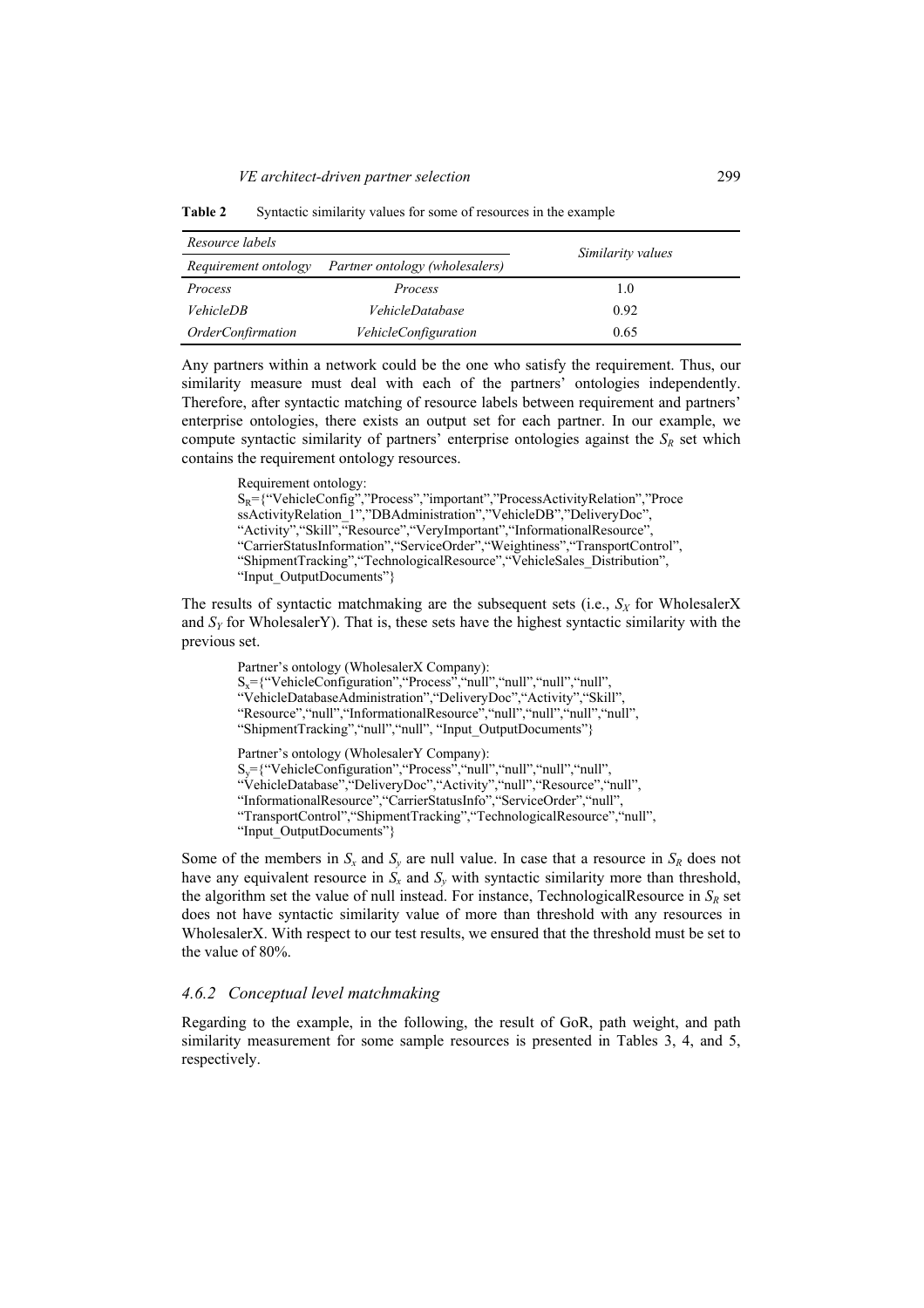| Ontology<br>Resource Pairs $(R_i, R_j)$                                                                                 |                                                                                                                | $GoR(R_i, R_j)$                     |  |
|-------------------------------------------------------------------------------------------------------------------------|----------------------------------------------------------------------------------------------------------------|-------------------------------------|--|
| Requirement                                                                                                             | (VehicleDB, Skill)                                                                                             | 0.5                                 |  |
| WholesalerX                                                                                                             | (Sales Distribution, Input_OutputDocuments)                                                                    | 0.33                                |  |
| WholesalerY                                                                                                             | (PurchaseOrder, Company)                                                                                       | 0.0                                 |  |
| <b>Table 4</b>                                                                                                          | Path weight of some paths in given example                                                                     |                                     |  |
| Ontology                                                                                                                | Path between $R_i$ and $R_i$                                                                                   | $w(P_{Ri, Rj})$                     |  |
| (VehicleSales Distribution, TransportControl)<br>Requirement                                                            |                                                                                                                | 3.0                                 |  |
| WholesalerX                                                                                                             | (Sales Distribution, OrderProcessing)                                                                          | 1.0                                 |  |
| Table 5                                                                                                                 | Path similarity values between some paths                                                                      |                                     |  |
| Ontology                                                                                                                | $P_{R_i,R_i}$ $\in$ requirement<br>$P_{R_f, R_i} \in Wholesaler X$ or WholesalerY                              | PathSim<br>$(P_{Ri,Rj}, P_{Rf,Rq})$ |  |
| Requirement,<br>WholesalerX                                                                                             | $(P_{\textit{VehicleSales Distribution, Input OutputDocuments}} P_{\textit{Sales Distribution, DeliveryDoc}})$ | 0.25                                |  |
| Requirement,<br>$(P_{TransportControl, Input-OutputStreamens}, P_{TransportControl, CarrierStatusInfo})$<br>WholesalerY |                                                                                                                | 0.5                                 |  |

Table 3 GoR values between some of resources in given example

In the continuation of applying the algorithm to given example, definition similarity is computed for some of the classes in requirement and WholesalerX ontologies. Two classes that are 'activity' and 'process' with their corresponding restrictions are depicted in Figure 5(a) and Figure 5(b).

#### **Figure 5** 'Activity' and 'process' classes in, (a) requirement ontology (b) WholesalerX ontology (see online version for colours)



(b)

Following, the result of definition similarity calculation for 'activity' and 'process' classes in both requirement and WholesalerX ontologies are presented in Table 6.

**Table 6** Definition similarity values between defined classes

| Classes $(C_i, C_j)$<br>$Ci \in Wholesaler X, C_i \in requirement$ | DefinitionSim $(r_{C_i}, r_{C_i})$ |
|--------------------------------------------------------------------|------------------------------------|
| ( <i>Activity</i> , <i>Activity</i> )                              | 0.50                               |
| <i>(Process, Process)</i>                                          | 0.33                               |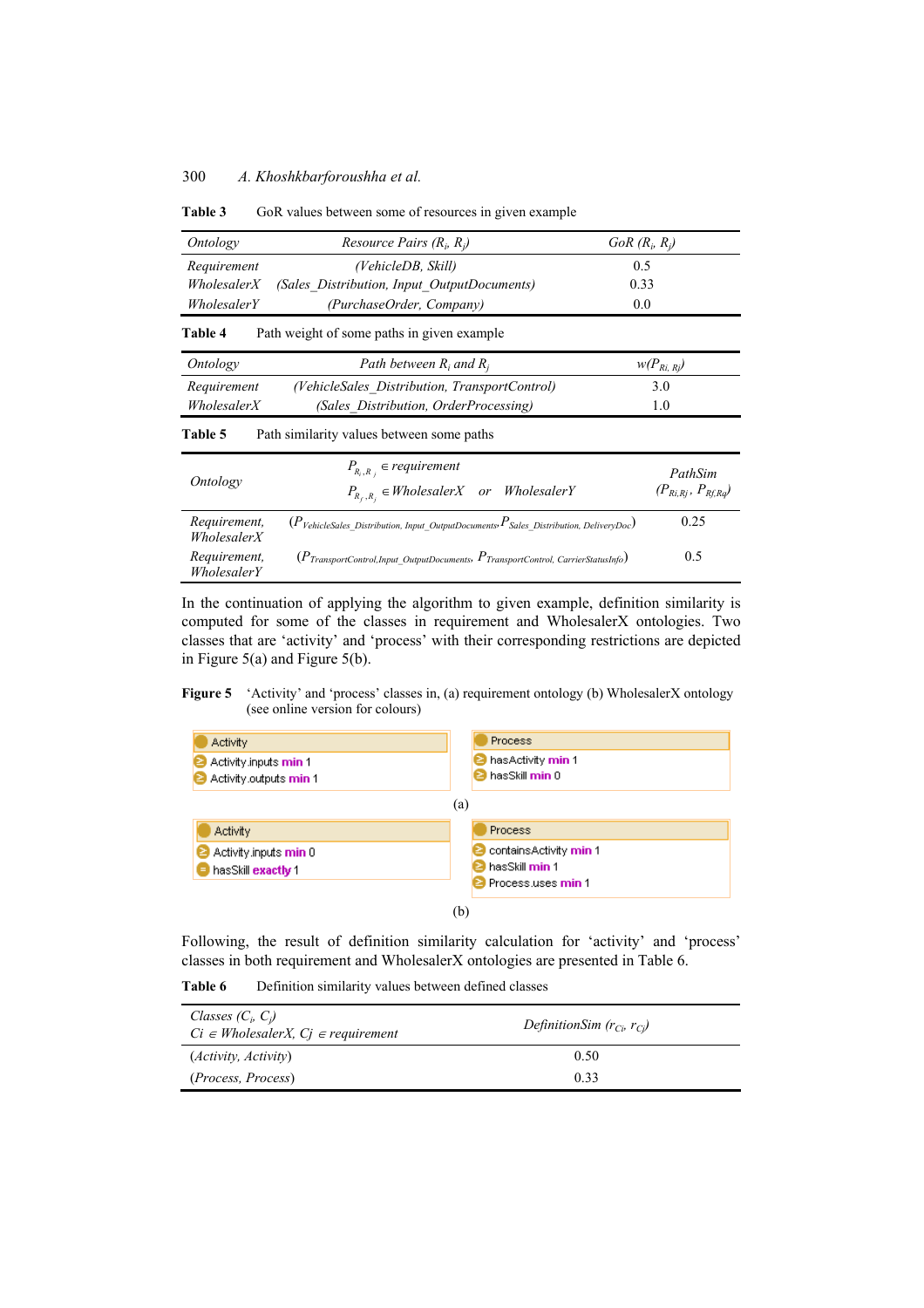Finally, Table 7 encompasses the result of CSV calculation for  $S_R$ ,  $S_x$ ,  $S_y$  sets. **Table 7** CSV values for  $S_R$ ,  $S_r$ ,  $S_v$  sets

| Resource sets             | Conceptual similarity value |  |
|---------------------------|-----------------------------|--|
| $\mathcal{CSV}(S_R, S_R)$ | 47.58                       |  |
| $\mathcal{CSV}(S_R, S_r)$ | 11.91                       |  |
| $\mathcal{CSV}(S_R, S_v)$ | 19.50                       |  |

## *4.6.3 Aggregation and comparison of CSVs*

After computing CSV values for each set, we have to compare them with requirement CSV value to identify qualified partner. In this regard, firstly, we have to compute CSV value for requirement resource set because in the best case a certain partner can be exactly similar to the requirement ontology. This means, in our algorithm the first input for CSV value calculation is requirement itself in order to estimate the possible upper bound of CSV. Based on the obtained results, WholesalerY is the qualified partner, since CSV value of WholesalerY (i.e., 19.50) is closer to the CSV value of requirement (i.e., 47.58) in comparison with the WholesalerX.

However, this question may arise 'Why WholesalerY is the best partner regarding the specified requirement?'. If we concentrate on these three ontologies it can be observed that in requirement ontology 'TransportControl' specified as a very important activity which must be satisfied by partners. In this matter, WholesalerY does have this activity, while WholesalerX lacks this activity. Thus, one of the important reasons of selecting WholesalerY is due to more coverage of requirement ontology.

## **5 Experimental results**

#### *5.1 Implementation and evaluation*

In order to evaluate the algorithm, authors implemented it using existing technologies. For syntactic similarity, we used Secondstring Java package (Cohen et al., 2009) and for processing ontologies and semantic-based similarity computations we utilised Jena package (HP Labs, 2002). Moreover, to capture and model the knowledge of a network and its partners we utilised CNO ontology. Figure 6 displays the screenshot of the implemented tool.

We then conduct two experiments using two different approaches. In the first one, we run an experiment using 56 dissimilar scenarios as requirement ontologies against instantiated CNO ontology for two different business processes including Collaborative Vehicles Sales and Distribution from automotive industry, and Collaborative Online Brokerage in banking industry. Regarding the test scenarios is based on banking and automotive industry, the CNO ontology has been customised in order to include/exclude some of the concepts on the basis of required scenario scope, Figure 7.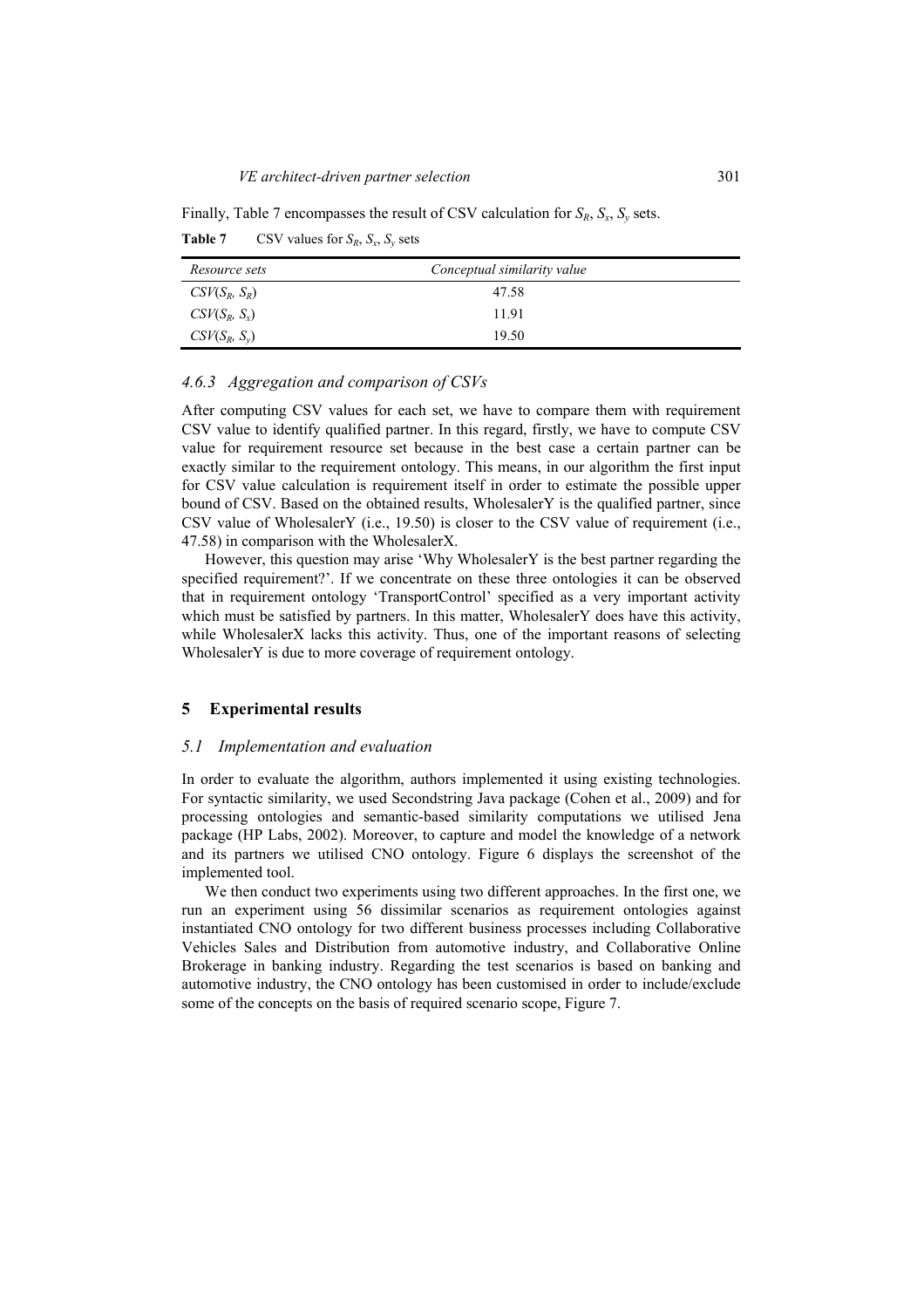| <b>Figure 6</b> Screenshot of implemented tool for ontology-based partner selection (see online version |
|---------------------------------------------------------------------------------------------------------|
| for colours)                                                                                            |

| SOBNP Generation Tool (Version_1.0)                                                               |                        |
|---------------------------------------------------------------------------------------------------|------------------------|
| Phase Second- Step 1: First Level Matchmaking.                                                    |                        |
| In this Step, The Process Owner could Select Best Partners using Semantic Ontology Matchmaking.   |                        |
| <b>Requirement Ontology:</b>                                                                      | <b>Matching Result</b> |
| C:\Documents and Settings\Administrator\My Documents\Final\PS_Sample_R2.owl<br><b>Brows</b>       | 47.73333               |
| Partners Ontology:                                                                                |                        |
| C:\Documents and Settings\Administrator\My Documents\Final\PS_Dealer1.owl<br>Partner 1            | 9.946667               |
| C:\Documents and Settings\Administrator\My Documents\Final\PS_Dealer2.owl<br>Partner <sub>2</sub> | 5.3333335              |
| C:\Documents and Settings\Administrator\My Documents\Final\PS_wholesalerZ.owl<br>Partner 3        | 8.113334               |
| C:\Documents and Settings\Administrator\My Documents\Final\PS_OEM1.owl<br>Partner 4               | 11.042346              |
| Partner 5                                                                                         |                        |
| Do Matching!<br><b>Select Best Partner</b><br><b>Refresh</b>                                      |                        |
| <b>Back</b>                                                                                       | <b>Next</b><br>Cancel  |

Figure 7 Customised CNO ontology fragment (see online version for colours)

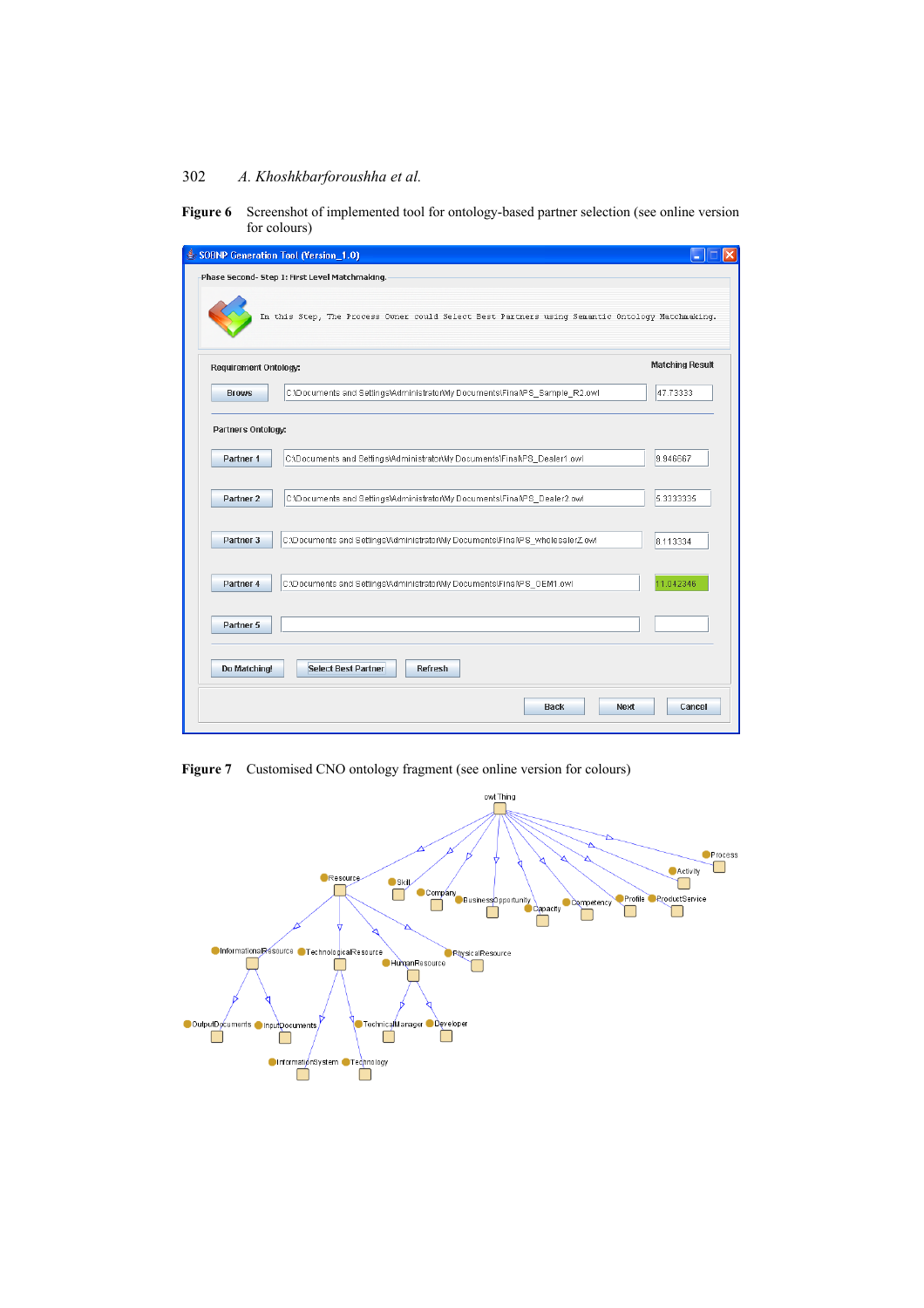Thereafter, authors compare the results from the algorithm with those from a manual matching by ontology expert. Table 8 denotes the accuracy results of the algorithm.

**Table 8** The results of algorithm evaluation using the first approach

| <b>Business</b><br>process                             | Number of<br>partners | Number of<br>requirements<br>scenarios | Number of<br>correct<br>matches | Number of<br>wrong<br>matches | Accuracy |
|--------------------------------------------------------|-----------------------|----------------------------------------|---------------------------------|-------------------------------|----------|
| Collaborative<br>vehicles sales<br>and<br>distribution | 6                     | 22                                     | 14                              | 8                             | 63%      |
| Collaborative<br>online<br>brokerage                   |                       | 30                                     | 23                              |                               | 76%      |

In the second approach, the authors collected 49 real-world ontologies created and maintained by professionals, as our test ontologies. Most of these ontologies are in Business or e-business domain and all of them are specified by OWL. Thereafter, the ontologies classified into eight categories in terms of their theme. Table 9 denotes the classified ontologies within each category.

Table 9 Forty nine test ontologies and their categories

| Categories | <b>Ontologies</b>                |
|------------|----------------------------------|
| People     | Conference.owl<br>$\bullet$      |
|            | factbook-ont.owl<br>$\bullet$    |
|            | foaf.owl<br>$\bullet$            |
|            | People.owl<br>٠                  |
|            | Person.owl                       |
| Process    | Action.owl<br>٠                  |
|            | BravoAirProcess.owl<br>$\bullet$ |
|            | Grounding.owl<br>٠               |
|            | Process.owl<br>$\bullet$         |
|            | Profile.owl<br>$\bullet$         |
|            | Service.owl<br>٠                 |
| Software   | Bom.owl<br>٠                     |
|            | jOWL.owl<br>$\bullet$            |
|            | Soft-Onto.owl<br>٠               |
|            | som.owl<br>٠                     |
|            | vom.owl                          |
|            | System-ont.owl                   |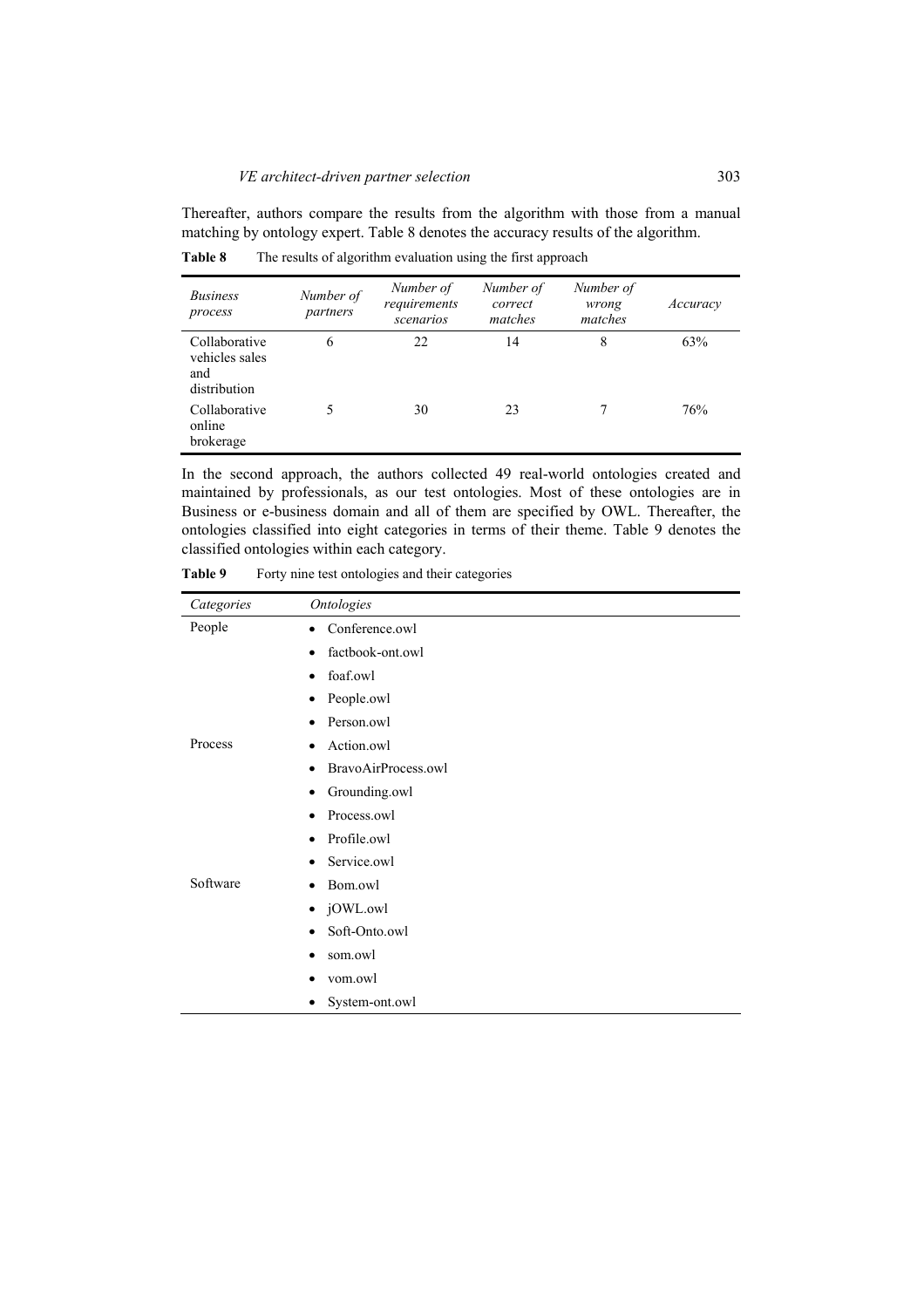| Categories         | <b>Ontologies</b>                    |
|--------------------|--------------------------------------|
| Travel             | Countries.owl<br>$\bullet$           |
|                    | Restaurant.owl                       |
|                    | Space.owl                            |
|                    | Terrorism.owl<br>$\bullet$           |
|                    | TourismA.owl                         |
|                    | TourismB<br>٠                        |
|                    | Travel.owl                           |
| Virtual enterprise | CNO.owl<br>$\bullet$                 |
|                    | ContractOntology.owl                 |
|                    | DagstuhlVirtualOrganization.owl<br>٠ |
|                    | DagstuhlVirtualOrganization.owl      |
|                    | SOBNP.owl<br>$\bullet$               |
| Russia             | russia1.owl                          |
|                    | russia2.owl                          |
|                    | russiaA.owl                          |
|                    | russiaB.owl                          |
|                    | russiaB.owl                          |
| Animal             | animalsA.owl                         |
|                    | animalsB.owl                         |
|                    | koala.owl                            |
| Mutual exclusive   | Biblio.owl<br>$\bullet$              |
|                    | BibTex.owl                           |
|                    | camera.owl                           |
|                    | camera2.owl                          |
|                    | sportEvent.owl                       |
|                    | sportEvent.owl                       |
|                    | time.owl                             |
|                    | time-entry.owl                       |

Table 9 Forty nine test ontologies and their categories

After that, we randomly pick up one ontology from a category as requirement and match it against the rest ontologies within that category. Table 10 plots the accuracy results of the test.

Table 10 The results of algorithm evaluation using the second approach

| Number of  | Number of  | Number of       | Number of wrong | Accuracy |
|------------|------------|-----------------|-----------------|----------|
| categories | ontologies | correct matches | matches         |          |
|            |            |                 |                 | 78%      |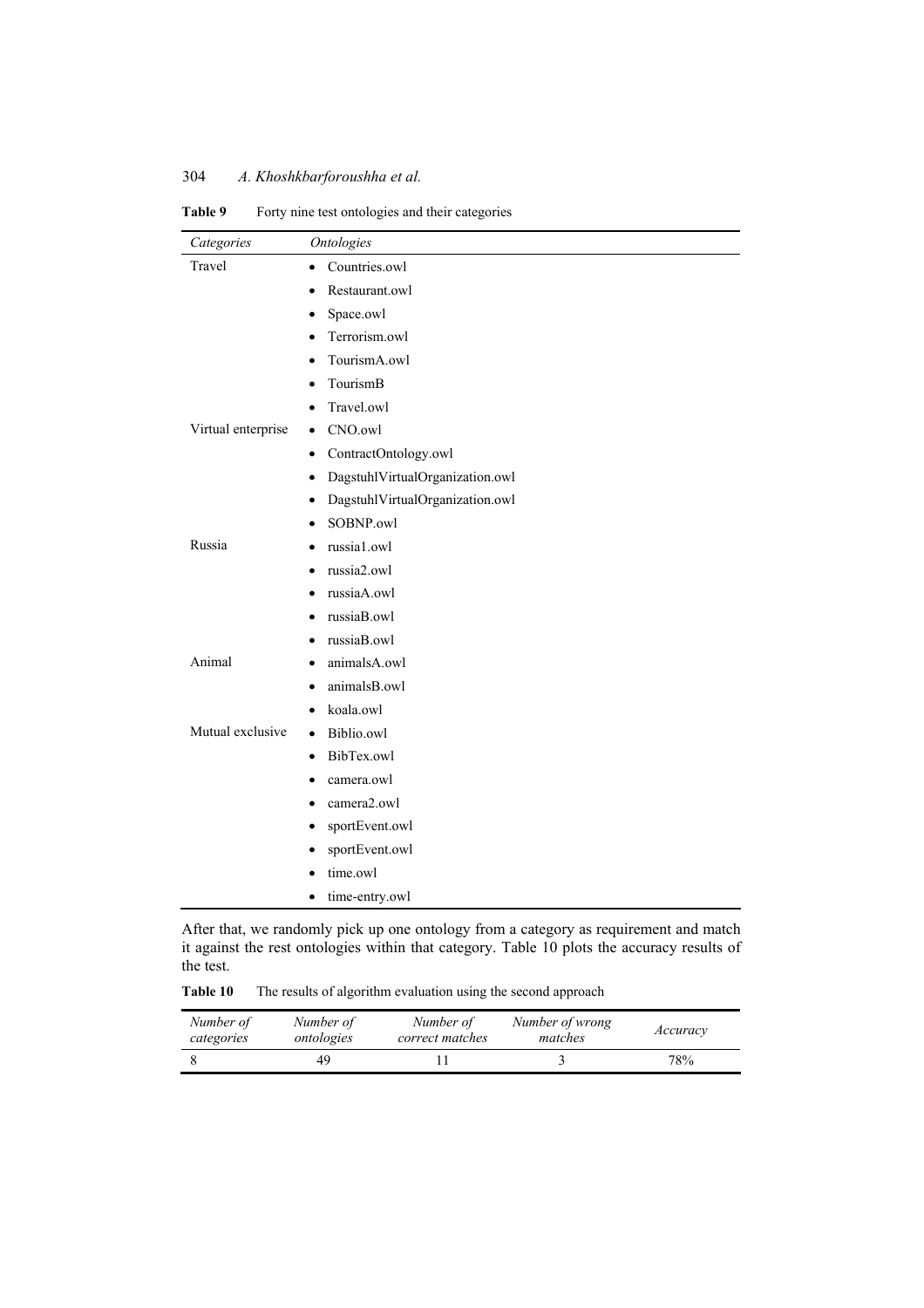

**Figure 8** The proposed algorithm evaluation results (see online version for colours)

At last, Figure 8 indicates the results of experiments using two mentioned approaches.

#### *5.2 Time complexity analysis*

In the process of matchmaking, there is often a conflict between quality and efficiency (Shu et al., 2007). Although our algorithm aims to get a good quality of match, but its efficiency is tolerable. The time complexity of the proposed semantic-based partner selection algorithm is in the order of  $O(n^2)$ , with n is the number of resources in output set for partners after syntactic matchmaking. To be more specific, CSV is dependent upon calculating GoR with a time complexity of  $O(n^2)$ , path weight measurement with constant time complexity, path similarity with  $O(m^2)$  where m is the maximum length of two paths, and finally definition similarity with time complexity of *O*(n). As these metrics must be computed for every single resource twice, the total time complexity of CSV become  $O(n^4m^2)$ . However, since it is possible to pre-compute the four metrics particularly GoR and Path similarity, the total time complexity of the proposed algorithm become  $O(n^2)$  which is an acceptable time complexity order. In this regard, the time complexity of ontology-based partner selection algorithm in Huang et al. (2007) is  $O(n^2)$ too.

## *5.2.1 Performance analysis*

To perform performance analysis of the proposed algorithm, we run it using different ontologies. As expected, the computation cost increases when the number of similar resources between requirement and partner ontologies increases, Figure 9.

There are some contradictions, for example when the number of resources is the value of 11, the execution time varies. In a similar way, execution time with the number of 20 resources decreases. This is why the number of resources in requirement and partners' ontologies also influence the execution time of matchmaking, since the algorithm deals with SPL calculation, path similarity, etc. In performance tests, we utilise requirement ontologies and partners' ontologies in which the number of their resources varies from 8 to 51 and 10 to 165, respectively. Regarding the size of tested ontologies it is deduced that the matchmaking process is done within a reasonable response time.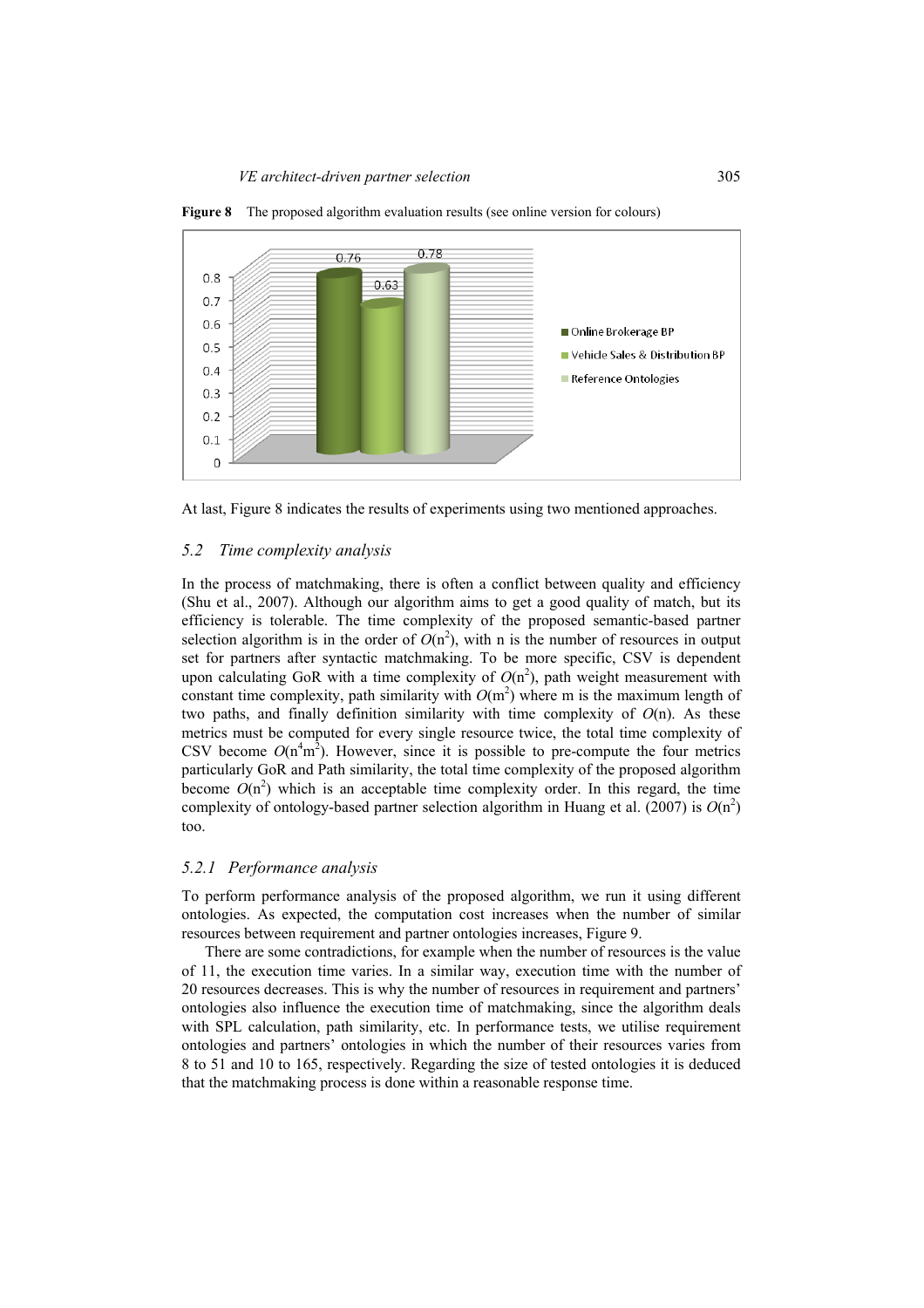

**Figure 9** Performance analysis of the algorithm (see online version for colours)

## **6 Discussion**

#### *6.1 Dealing with dynamic environment*

As discussed in introduction section, changing business environment and turbulent market conditions requires an efficient and adjustable partner selection algorithm. In this regard, this article proposed an ontology-based partner selection algorithm that could be tuned according to the VE architect requirements. A key assumption in the proposed algorithm is that every partner within a network has to capture, define, and organise relevant knowledge about its activities, processes, organisations, skills, competencies, etc., using OWL-DL ontology language. However, the partners' resources such as business process, skills, core competencies, etc., are not permanent and evolve during the time. Therefore, their ontologies will be invalidated after a period of time. Consequently, their chance for participating in new business opportunity will be lost. To tackle this problem, partners have to evolve their ontologies using real-time enterprise ontology evolution techniques such as those that introduced in Wong et al. (2008). As our algorithm is close to the VE architect and his requirement, it could effectively be adjusted with dynamic conditions too.

#### *6.2 Dealing with heterogeneity*

By introducing a business process from the automotive industry, we implicitly claim that our algorithm could be used for identifying best sub-processes and activities from partners in order to realise the expected business process. However, one could question that how the algorithm could handle that, while the sub-processes or activities held by different business systems are heterogeneous because each has a different conditional sequence of activities or actions, respectively. There are two distinct solutions. In the first solution, partners have to transform their business processes into OWL in terms of high-level Petri Nets concepts such as Transition, Place, From Place, To Place, and so on (Ehrig et al., 2007). As our algorithm is a general application-oriented semantic matchmaking algorithm, it could measure similarity between the transformed business process models and select the appropriate one.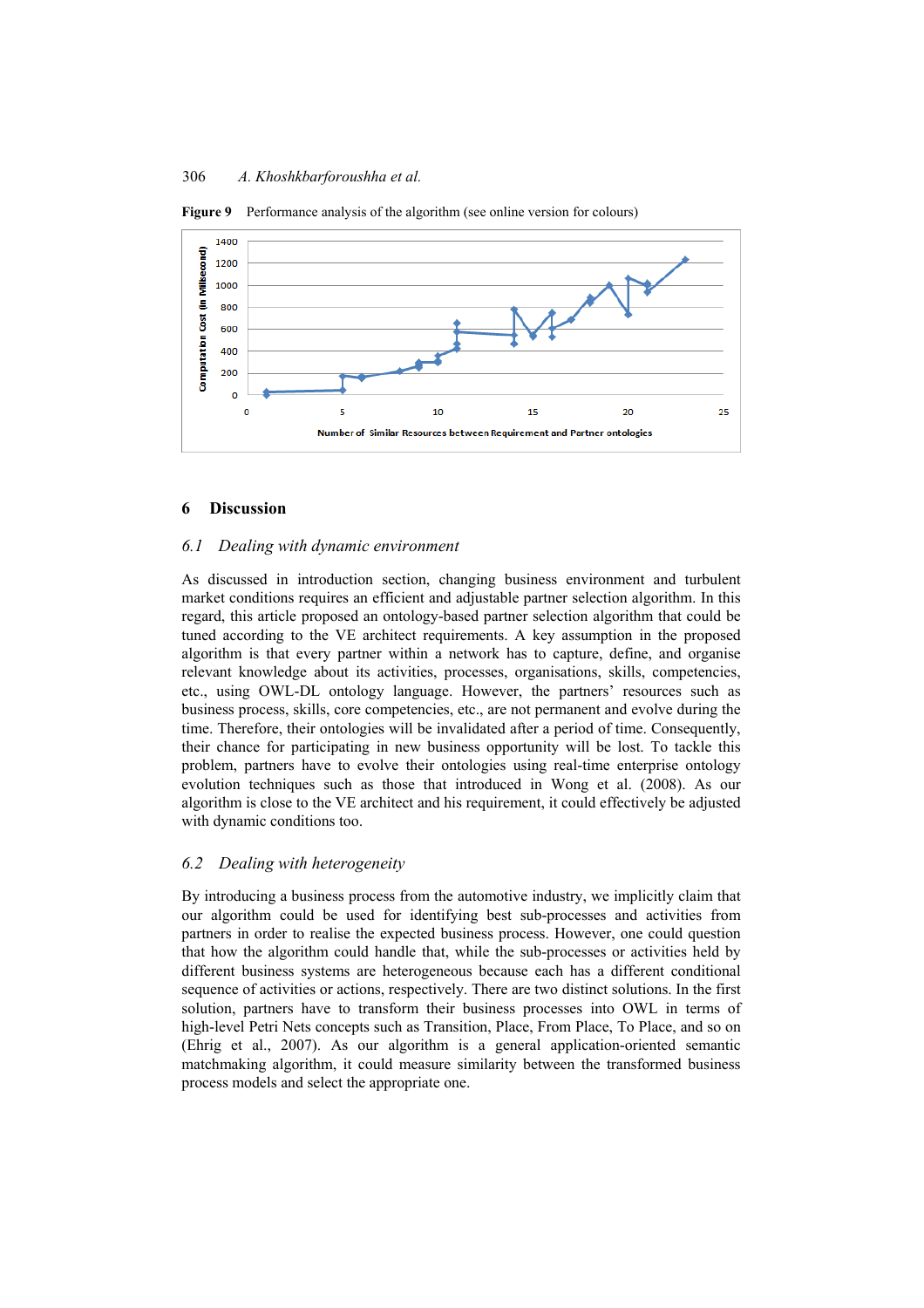The second solution is another form of the first one in which partners have to specify the concerned workflow patterns between activities or actions in their ontologies. With the aim of these patterns, we could determine if the specified sub-process in requirement ontology is equivalent with those that the partners' ontologies demonstrate.

#### *6.3 Generality of the algorithm*

Based on the results of experiments we obtained indications of positive evaluation of the algorithm in terms of its quality. However, there are two important points that must be elucidated. Firstly, the evaluation of the algorithm using the first approach confirms that the algorithm is an appropriate method for partner selection within a network of organisations. Secondly, the evaluation of the algorithm using the second approach assured us that the algorithm can be used in generalised form of ontology matchmaking. As ontology-based semantic matchmaking methods play a vital role in most of research paradigms including semantic-based service discovery, semantic-based resource allocation for workflow management systems, etc., hence a generalised semantic matchmaking algorithm could advances many research areas.

## **7 Conclusions**

This paper proposed an ontology-based partner selection algorithm that identifies best partner through calculating semantic similarity between VE architect's requirement ontology and partners' ontologies. The algorithm introduced and utilised diverse techniques including GoR, path similarity, path weight, and definition similarity. These metrics then were adjusted and combined on the basis of VE architect's requirements. The experimental results concluded that the algorithm is an effective and efficient solution for semantic-based partner selection in instant VEs.

## **References**

- Billig, A., Blomqvist, E. and Lin, F. (2007) 'Semantic matching based on enterprise ontologies', *On the Move to Meaningful Internet Systems 2007: CoopIS, DOA, ODBASE, GADA, and IS*, pp.1161–1168, Springer, Berlin Heidelberg.
- Camarinha-Matos, L.M. and Afsarmanesh, H. (2003) 'Elements of a base VE infrastructure', *Computers in Industry*, Vol. 51, No. 2, pp.139–163.
- Camarinha-Matos, L.M., Afsarmanesh, H. and Rabelo, R.J. (2000) 'Supporting agility in virtual enterprises', *E-Business and Virtual Enterprises*, October, pp.89–104.
- Camarinha-Matos, L.M., Afsarmanesh, H. and Rabelo, R.J. (2003) 'Infrastructure developments for agile virtual enterprises', *International Journal of Computer Integrated Manufacturing*, July, Vol. 16, Nos. 4/5, pp.235–254, doi: 10.1080/0951192031000089156.
- Chen, T.Y. (2008) 'Knowledge sharing in virtual enterprises via an ontology-based access control approach', *Computers in Industry*, Vol. 59, No. 5, pp.502–519.
- Cohen, W. et al. (2003) 'A comparison of string distance metrics for name-matching tasks', *Proc. of IJCAI-03 Workshop on Information Integration on the Web (IIWeb-03)*, 9–10 August, Acapulco, Mexico.
- Cohen, W. et al. (2009) *Second String Project Page* [online] http://secondstring.sourceforge.net/ (accessed October 2011).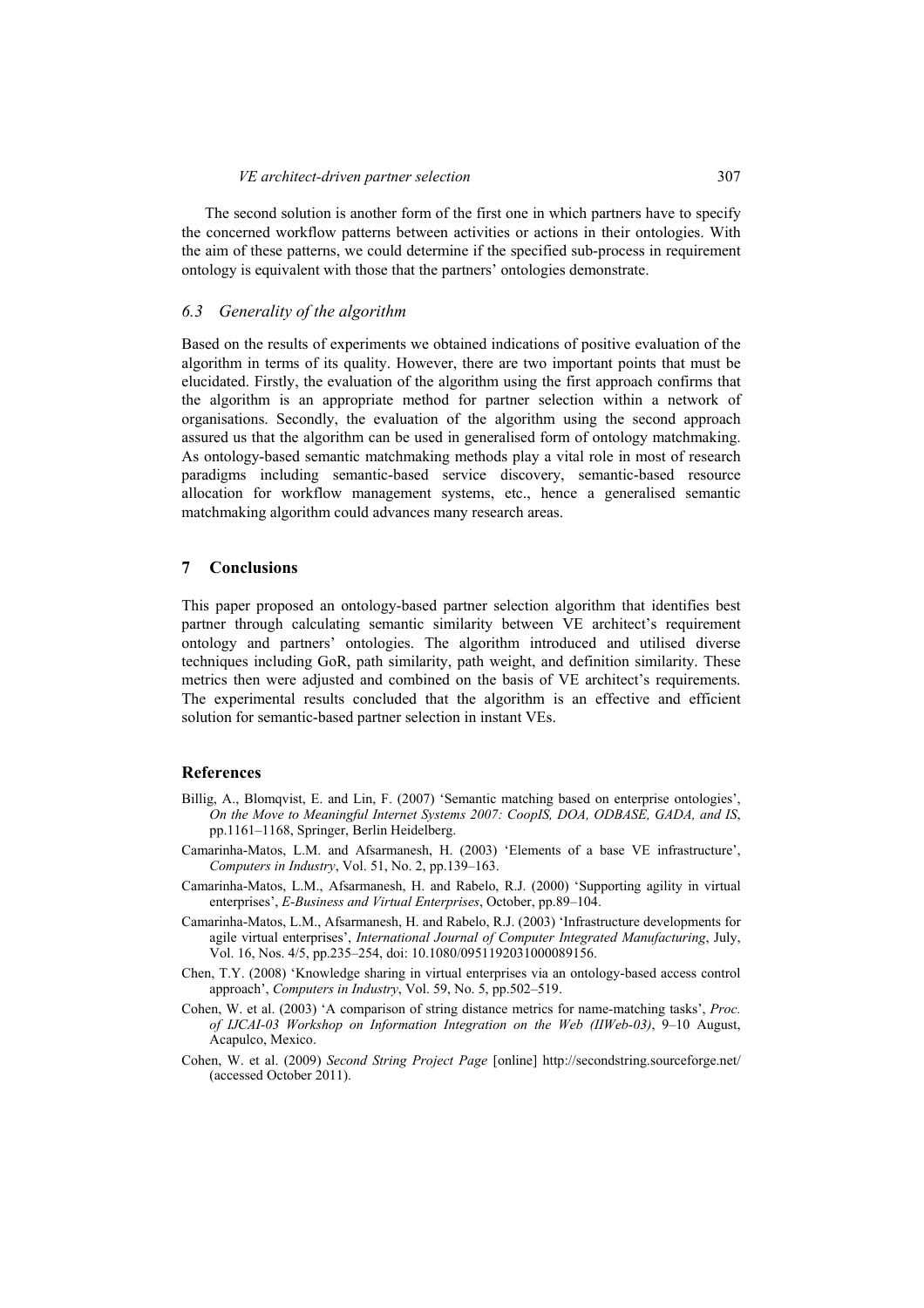- Do, H.H. and Rahm, E. (2002) 'COMA: a system for flexible combination of schema matching approaches', *Proceedings of the 28th international conference on Very Large Data Bases*, VLDB Endowment, August, pp.610–621.
- Doan, A., Madhavan, J., Dhamankar, R., Domingos, P. and Halevy, A. (2003) 'Learning to match ontologies on the semantic web', *The VLDB Journal*, Vol. 12, No. 4, pp.303–319, Springer-Verlag, New York, NY.
- Ehrig, M., Koschmider, A. and Oberweis, A. (2007) 'Measuring similarity between semantic business process models', *Proceedings of the fourth Asia-Pacific conference on Conceptual modelling*, Australian Computer Society, Inc., January, Vol. 67, pp.71–80.
- Fox, M.S. (1992) 'The TOVE project: a common-sense model of the enterprise', *Industrial and Engineering Applications of Artificial Intelligence and Expert Systems, Lecture Notes in Artificial Intelligence*, No. 604, pp.25–34, Springer-Verlag, Berlin, Germany.
- Giunchiglia, F., Shvaiko, P. and Yatskevich, M. (2005) 'Semantic schema matching', *Proceedings of the Thirteenth International Conference on Cooperative Information Systems (CoopIS 05)*, Agia Napa, Cyprus, November.
- Grefen, P., Mehandjiev, N., Kouvas, G., Weichhart, G. and Eshuis, R. (2009) 'Dynamic business network process management in instant virtual enterprises', *Computers in Industry*, Vol. 60, No. 2, pp.86–103.
- Hassan, M.M. and Huh, E.N. (2013) 'Multi-objective optimization model and algorithms for partner selection', *Dynamic Cloud Collaboration Platform*, pp.37–45, Springer, New York.
- Horridge, M., Knublauch, H., Rector, A., Stevens, R. and Wroe, C. (2004) *A Practical Guide to Building OWL Ontologies Using The Protégé´-OWL Plugin and CO-ODE Tools Edition 1.0* [online] http://www.co-ode.org/resources/tutorials/ProtegeOWLTutorial.pdf.
- HP Labs (2002) *Jena: A Semantic Web Framework for Java* [online] http://jena.sourceforge.net/ (accessed May 2011).
- Hsieh, F-S. and Lin, J-B. (2012) 'Virtual enterprises partner selection based on reverse auctions', *The International Journal of Advanced Manufacturing Technology*, Vol. 62, Nos. 5–8, pp.847–859.
- Huang, J., Dang, J. and Huhns, M.N. (2007) 'Ontology-based partner selection in business interaction', in Rittgen, P. (Ed.): *Handbook of Ontologies for Business Interaction*, pp.364–380, IGI Global.
- Jaro, M.A. (1995) 'Probabilistic linkage of large public health data files (disc: P687–689)', *Statistics in Medicine*, Vol. 14, Nos. 5–7, pp.491–498.
- Khoshkbarforoushha, A. and Aghdasi, M. (2009) 'Rule-based service oriented business network process realization in dynamic virtual enterprises', *E-Business Engineering, 2009: ICEBE'09: IEEE International Conference on*, IEEE, October, pp.111–118.
- Lei, L. and Ian, H. (2003) 'A software framework for matchmaking based on semantic web technology', *Proceedings of the Twelfth International World Wide Web Conference (WWW 2003)*.
- Madhavan, J., Bernstein, P. and Rahm, E. (2001) 'Generic schema matching with cupid', *Proceedings of the Twenty-Seventh VLDB Conference*, Roma, Italy.
- Niu, S.H., Ong, S.K. and Nee, A.Y.C. (2012) 'An enhanced ant colony optimiser for multi-attribute partner selection in virtual enterprises', *International Journal of Production Research*, Vol. 50, No. 8, pp.2286–2303.
- Noy, N. and Musen, M. (2000) 'Prompt: algorithm and tool for automated ontology merging and alignment', *Proceedings of the 17th National Conference on Artificial Intelligence (AAAI 00)*, AAAI Press, Menlo Park, CA.
- Paolucci, M., Kawamura, T., Payne, T.R. and Sycara, K. (2002) 'Semantic matching of web services capabilities', *Proceedings of the First International Semantic Web Conference (ISWC)*, Sardinia, Italy, 9–12 June.